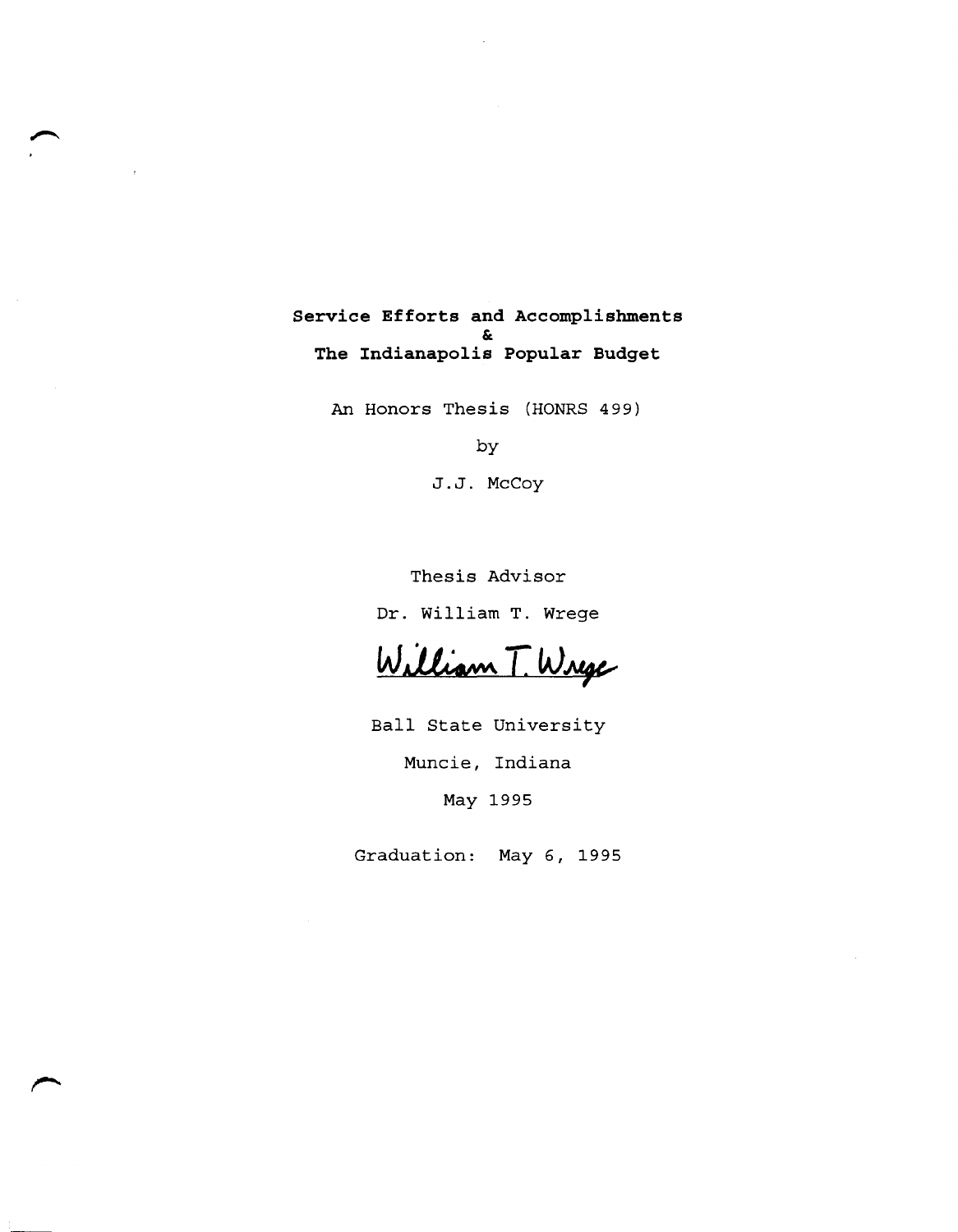## Purpose of Thesis

This thesis examines a system of reporting in the governmental accounting field that is known as Service Efforts and Accomplishments (SEA) reporting. It is a revolutionary form of reporting that strays from the traditional forms of governmental financial reporting. SEA is now being used in some very successful governments, such as Portland and Indianapolis. The Indianapolis application of SEA reporting, and more specifically the Indianapolis Popular Budget, is examined to outline key elements of SEA reporting that improve the economy, efficiency, and effectiveness of governments.

 $\mathbb{E}_{\mathcal{L}}$ 

 $\mathbb{R}^n$ 

spc<br>The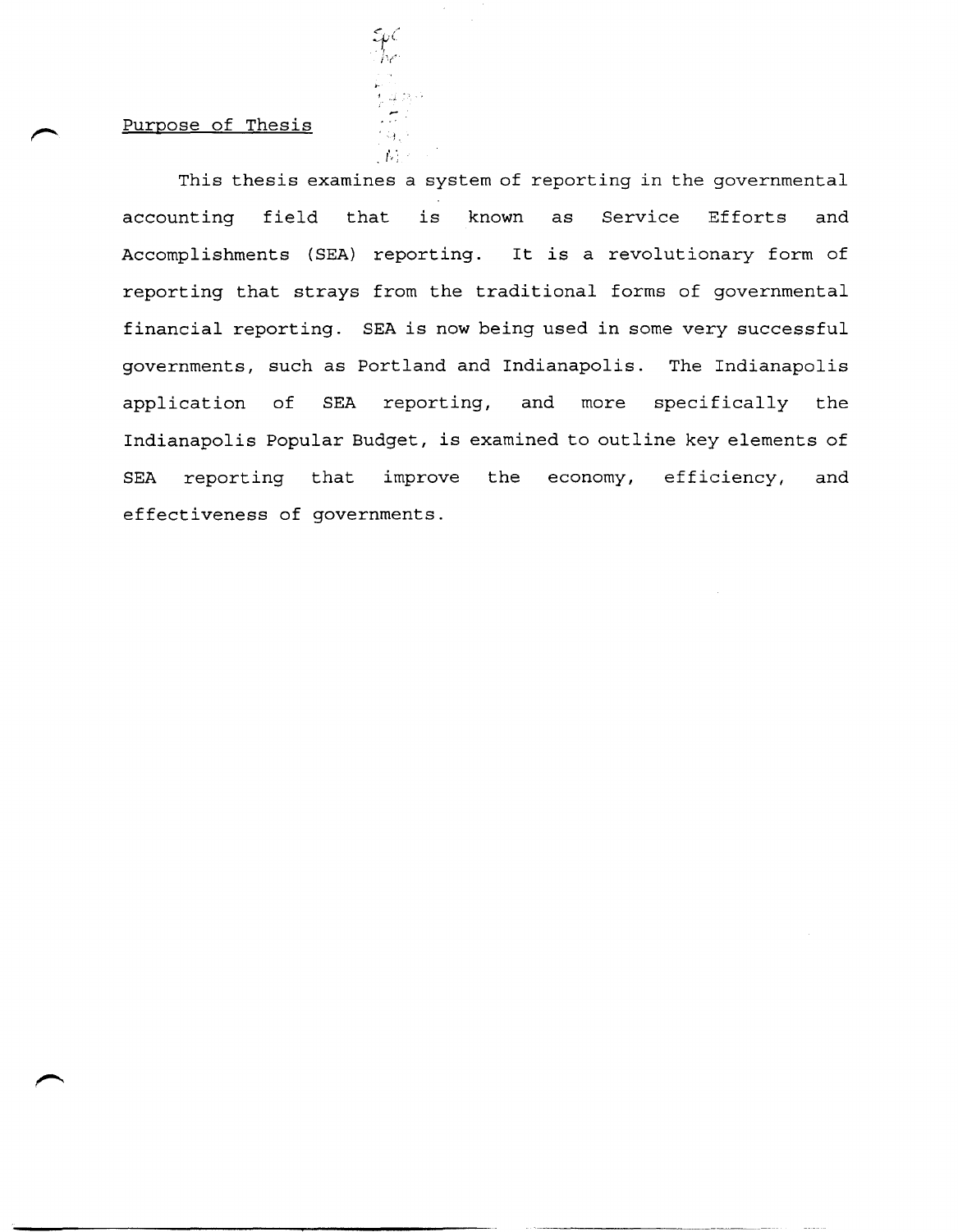Many people feel skepticism when they think of the lack of productivity, efficiency, and honesty that exists within their governments. Political parties grumble at each other, and citizens echo the dispute over the magnitude of taxes that are levied. Yet, the citizens cry out for more and better services to be provided by their government. People relay horror stories describing hammers costing \$500. However, the name of the individual who purchased the hammers, or the reasons the purchasing agent spent this much is not disclosed. This general lack of understanding, and consequent lack of trust of government, can be ameliorated by the use of service efforts and accomplishments information. This paper will provide a description of service efforts and accomplishments reporting. In addition, this form of reporting will be examined in the Indianapolis Popular Budget.

### **SERVICE EFFORTS AND ACCOMPLISHMENTS**

Service Efforts and Accomplishments (SEA) reporting is a system of reporting that measures the economy, effectiveness, and efficiency of government entities. Economy, effectiveness, and efficiency can be defined as follows:

\* Economy is "essentially a resource-acquisition concept with a least-cost notion and is concerned with the acquisition of resources of appropriate quality and quantity at the lowest reasonable cost."

1

 $\leftarrow$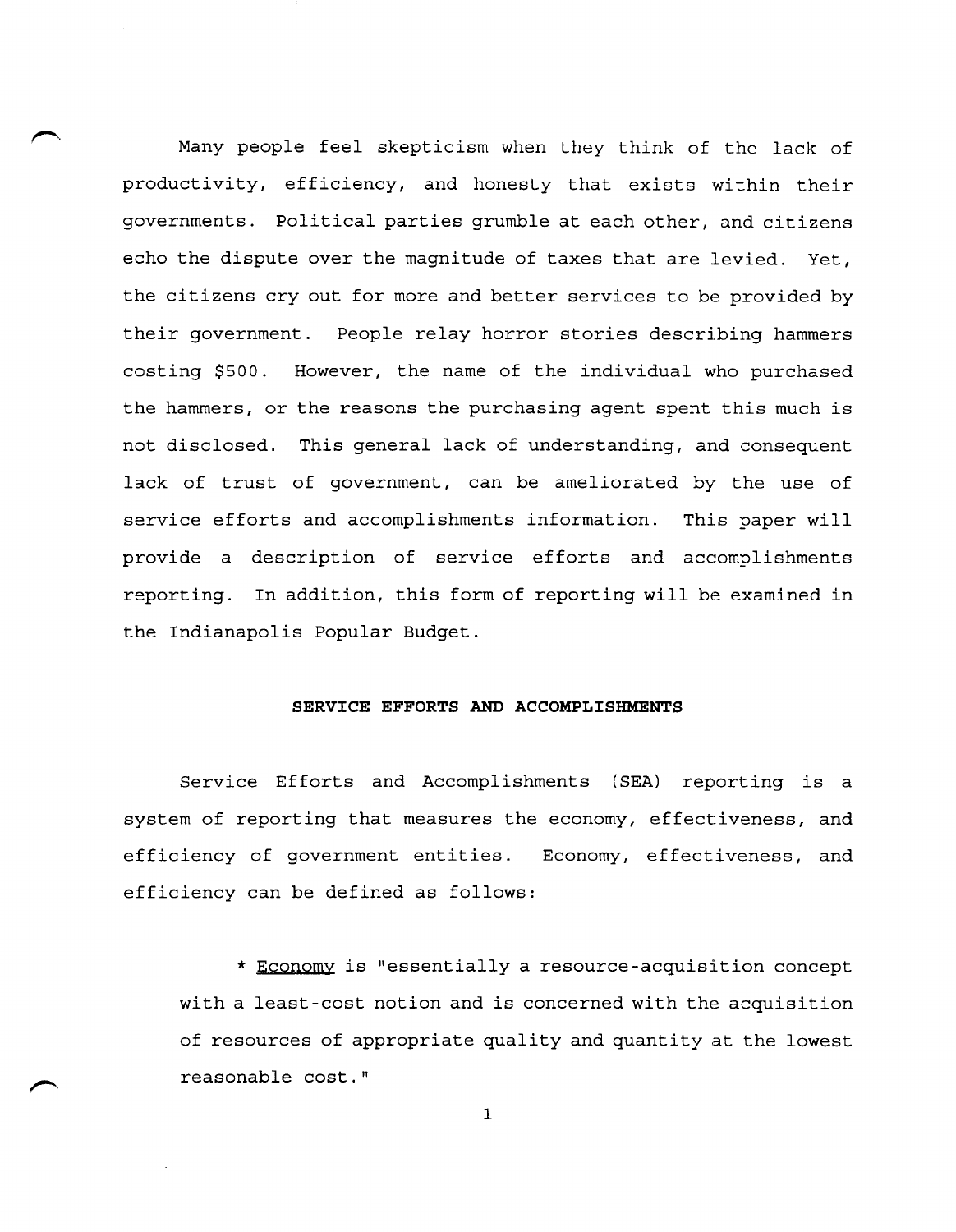\* *Efficiency is "essentially* a *resource-usage concept, also wi th* a *least-cost notion, that is concerned wi th the maximization of outputs* at *minimal* cost or *the use of minimum input resource."* 

\* *Effectiveness is "an ends-oriented concept that measures the degree* to *which predetermined goals and objectives for* a *particular activi* ty or *program are achieved. "* 

[Government1 1995]

Business entities have balance sheets, income statements, and other financial reports to show investors what assets and liabilities they have and how profitable they have been. These statements provide a basis to compare the business to other businesses and to statements of years past. The taxpayers in this country have less definite means of evaluating their investment in governments, which includes their tax dollars and their rights that they entrust to their governments. SEA information provides taxpayers with the means to compare a government's performance to other governments and to previous years.

### **Accountability**

SEA reporting forces each division of a government to be accountable for its actions. There are numerous occasions when we come in direct contact with the ineffectiveness of our governments. It may be driving around the same pothole for two years or slipping and sliding on roads four days after a snowstorm. SEA reporting puts each department manager in a position where he actually has to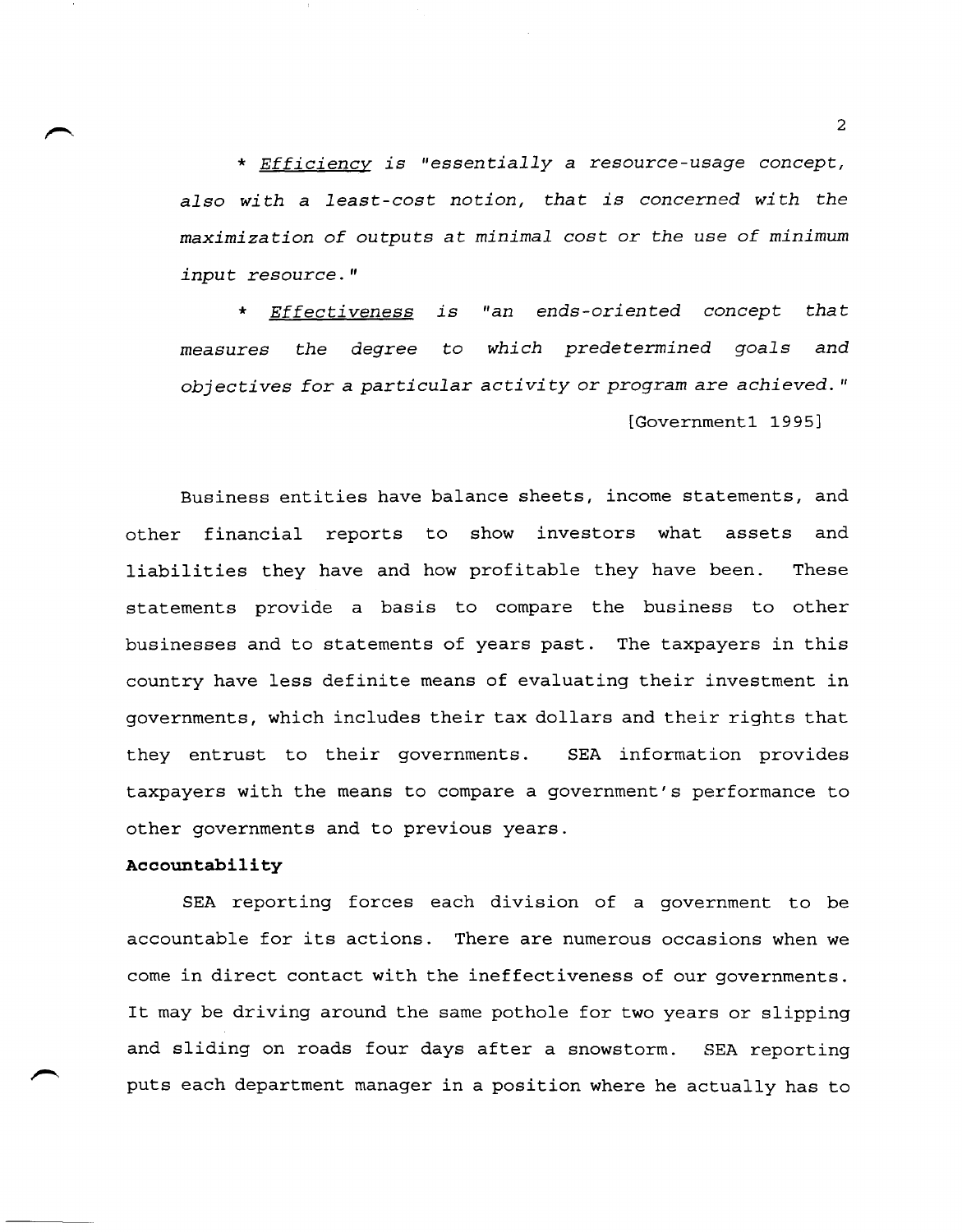produce results, and he must do this in an efficient manner. The department of transportation manager would have to show how many potholes were filled, how long it had taken to fill them, and how much of the budget was devoted to filling the potholes. Being accountable for these items makes the manager use his resources to the best of his ability. Accountability encourages the manager to improve on everything from motivating the support staff to negotiating more effectively with suppliers. This accountability creates a more efficient use of dollars and better results for the public.

### **Comparability**

With SEA reporting, the performance of each department is measured and documented in a standardized manner. This standardization gives the reports comparability in two ways. The data provided in the reports is compared to years past to show evidence of trends and to highlight any problems that may be forming. The second way this data can be used is to compare governments of similar size and composition. This comparability adds an element of competition. Department heads would want to outperform their predecessors and those who they are compared to in other governments. This element of competition is no different from the competition that takes place in the private sector. To keep one's job or move up the ladder, employees in the private sector usually have to perform as well as or better than his predecessors or rivals. For example, if the Department of Transportation Manager in Louisville is repairing the same amount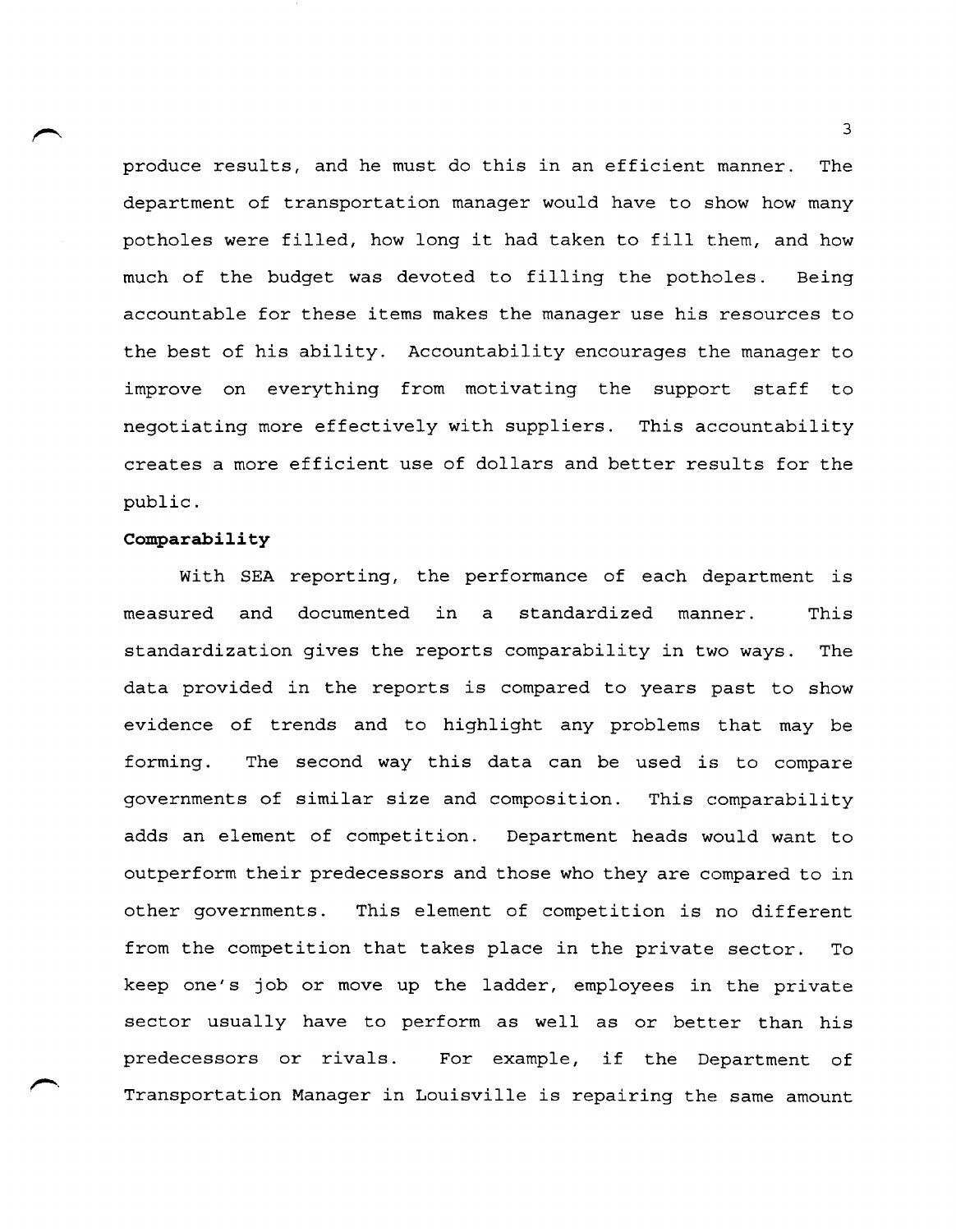of potholes as the Department of Transportation Manager in Indianapolis for six times the cost, the Louisville manager might possibly look for ways to improve his department's performance. His incentive to do this would be that the SEA report would show the comparison of his performance to Indianapolis manager's performance. This is assuming that the Louisville manager's job depends on performance. An active and aware public would help make this performance more important. If the public is aware of poor performance, they may choose to replace the elected official responsible for hiring this manager. This possibility may give the elected official an incentive to demand higher performance standards of this manager.

However, people evaluating SEA information must be cautious. In many cases difficulty arises when comparing different governments because of complex differences between the structures, systems, and environments. Also, certain unavoidable circumstances arise which could cause adverse statistics to appear on reports. In these instances, footnotes should explain the source of the problem. Despite some of the inconsistencies inherent in comparisons, SEA reporting gives the user a worthwhile tool for evaluating a government's performance.

### **Reporting**

SEA reporting can be used to show the economy, effectiveness, and efficiency of departments to the public in a concise and understandable manner. This can be via newspaper, newscasts, public service announcements, radio spots, newsletters, or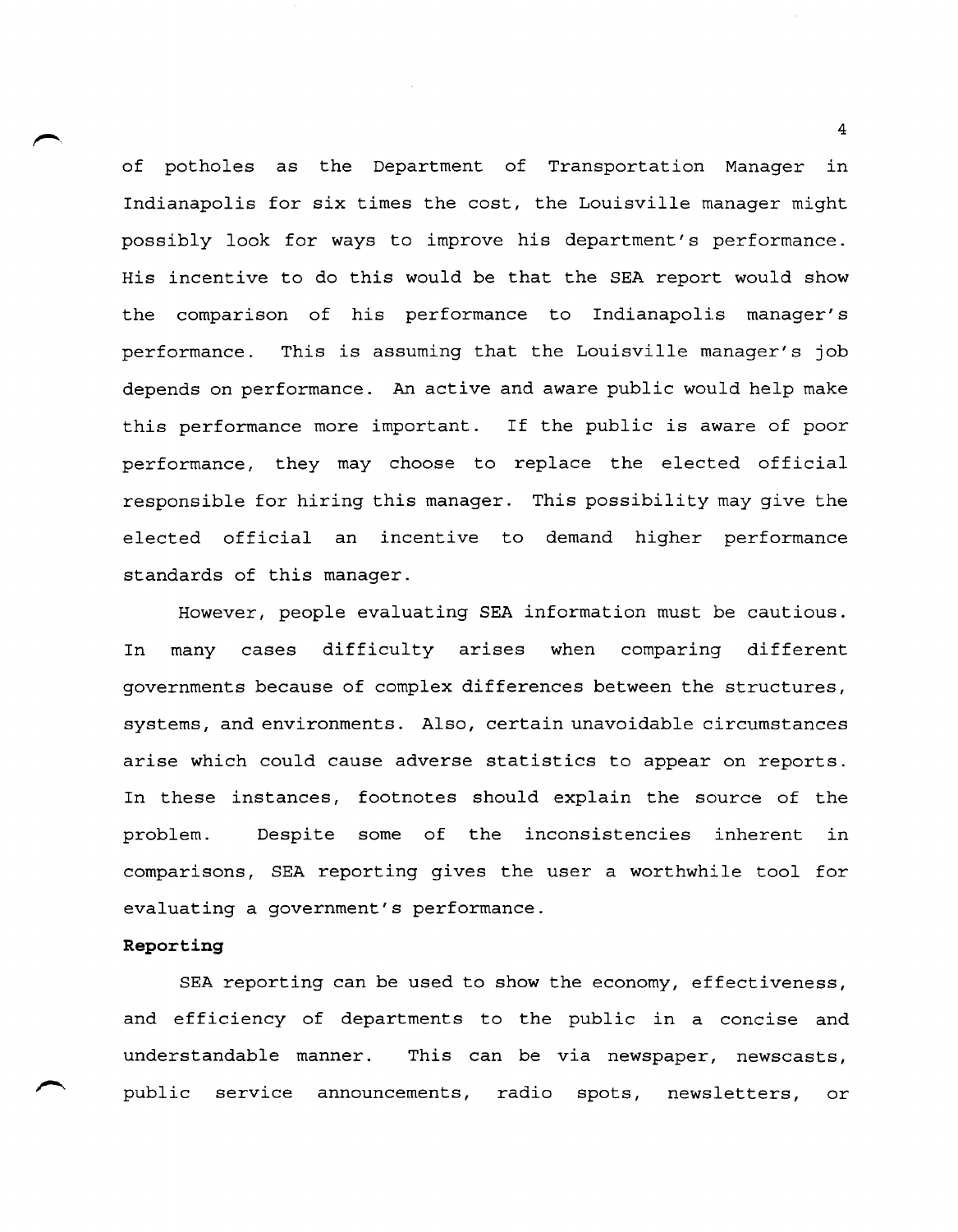television advertisements. The method of public reporting that each government uses should be the most cost-efficient method for its region. The reporting should cover a limited amount of departments and services to avoid information overload to the user. The public does not need to know exactly how many pens their elected official used over the year. The public needs to know the performance of departments like the fire department, police department, transportation department, and parks and recreation department.

### **Benefits**

The benefits associated with reporting this information to the public are numerous. For instance, pretend the SEA report disclosed the name of the elected official responsible for managing the department of transportation. The report clearly shows his department's inefficiency and ineffectiveness over the past two years. Would the public find this information useful when determining whether to re-elect this official? Would this method of reporting be an extremely effective method of motivating this elected official to perform to the best of his ability? Would this method of reporting make the public feel closer to the political process? Would this method of reporting provide for a better system of feedback from the public concerning its needs? If the answer to all of these questions is "yes", why is SEA reporting not being used in every government?

### **Awareness**

There are probably many reasons that SEA reporting is not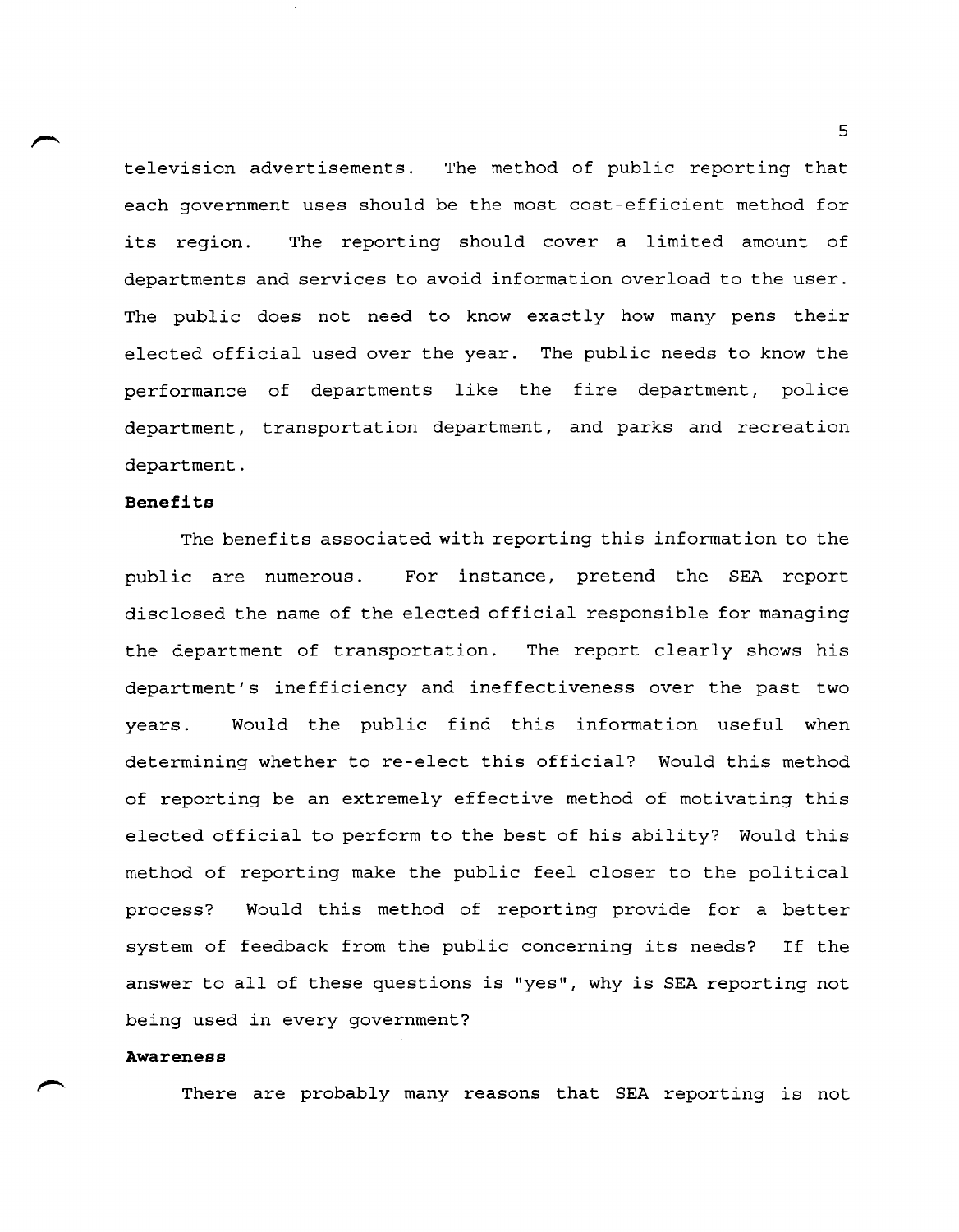being used in governments. Perhaps one reason for this is that there is not enough awareness of this reporting in the public sector. Even most collegiate level accounting students have never heard of the concept of SEA reporting. The public simply has no idea what this method of reporting is or entails.

### **Cost**

Another reason for the hesitation of initiating SEA reporting is the issue of cost. The implementation of this new form of reporting would require a great deal of time to plan, carry out, and enforce. This use of time by accounting resources within a government would call for additional budget requests. Many officials are not eager to request additional funds from a tight budget, regardless of whether this system would save their governments money in the long run.

### **Change**

Another obstacle that may be blocking the installation of this revolutionary method of reporting is people's fear of change. Public officials have a grip on their jobs and know what strings to pull with the current system to keep their jobs. The people already employed and in power will give great resistance to this program and come up with excuses to keep SEA out of their government. The public officials may not want to be held accountable. The person responsible for the department of transportation discussed in the example above may not want the public to have access to the results of his performance. This information may endanger his job security. Many politicians do not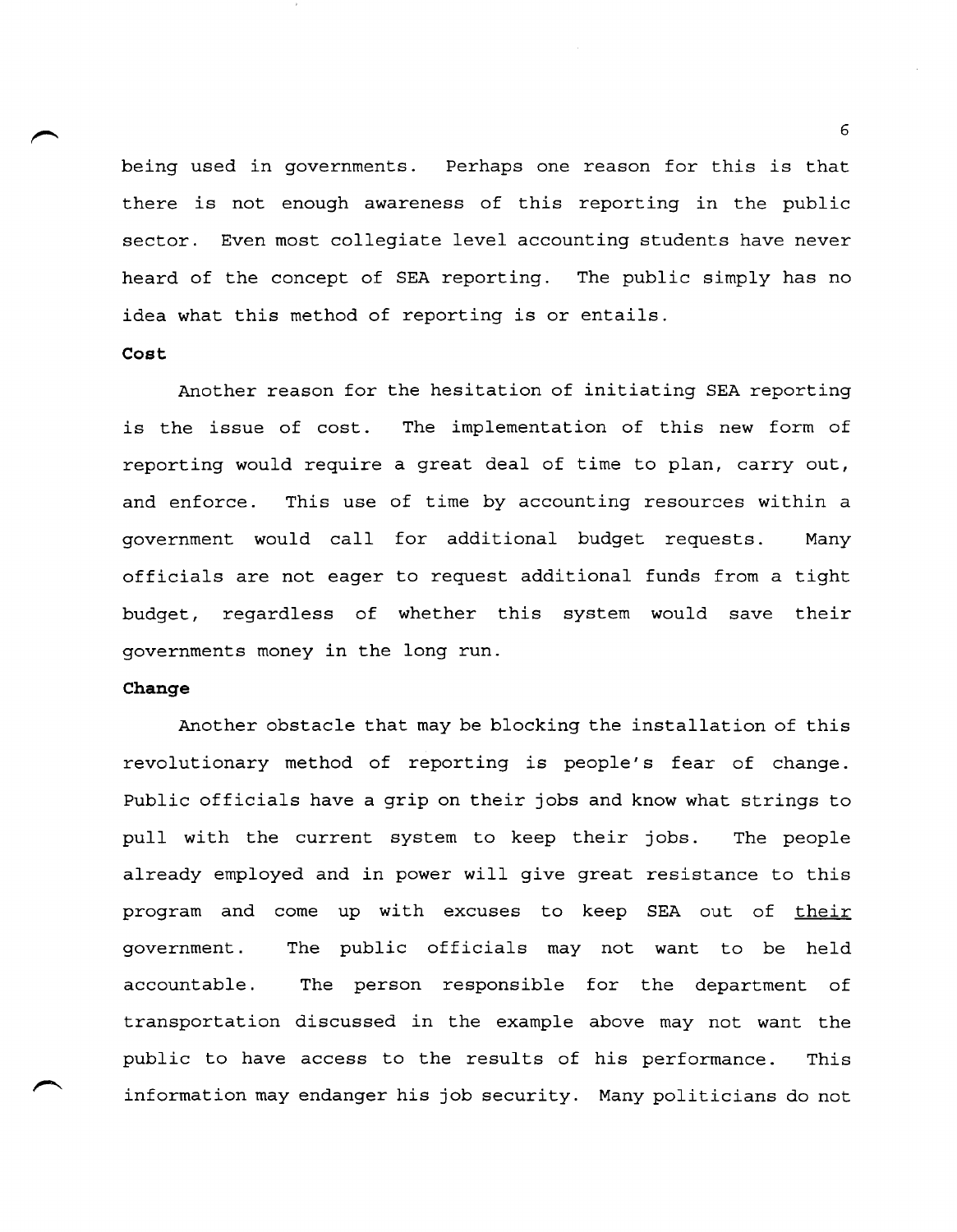want to be held accountable for their responsibilities to the public. The Governmental Accounting Standards Board realizes this and is doing something about it.

### **Governmental Accounting Standards Board**

The Governmental Accounting Standards Board (GASB) was organized in 1984 by the Financial Accounting Foundation (FAF) to establish standards of financial accounting and reporting for governmental entities. The Foundation is responsible for selecting members of the GASB and its Advisory Council, funding their activities, and for exercising general oversight [Governmenta12 1991-1992] . The GASB issues concept statements to solicit commentary and advise from the governmental accounting community on proposed standards.

### **Concept Statement No. 2**

The GASB has issued its Concept Statement No.2, Service Efforts and Accomplishments Reporting (CONS 2), in April 1994. SEA reporting is in its experimental stage, but it is only a matter of time before the GASB adopts specific reporting standards. According to the GASB, the main objective of SEA reporting is to:

> ... provide more complete information about a governmental entity's performance than can be provided by the operating statement, balance sheet, and budgetary comparison statements and schedules to assist users in assessing the<br>economy, efficiency, and effectiveness of efficiency, and effectiveness of services provided [Governmental1 1994].

The GASB's concept statement identifies the elements of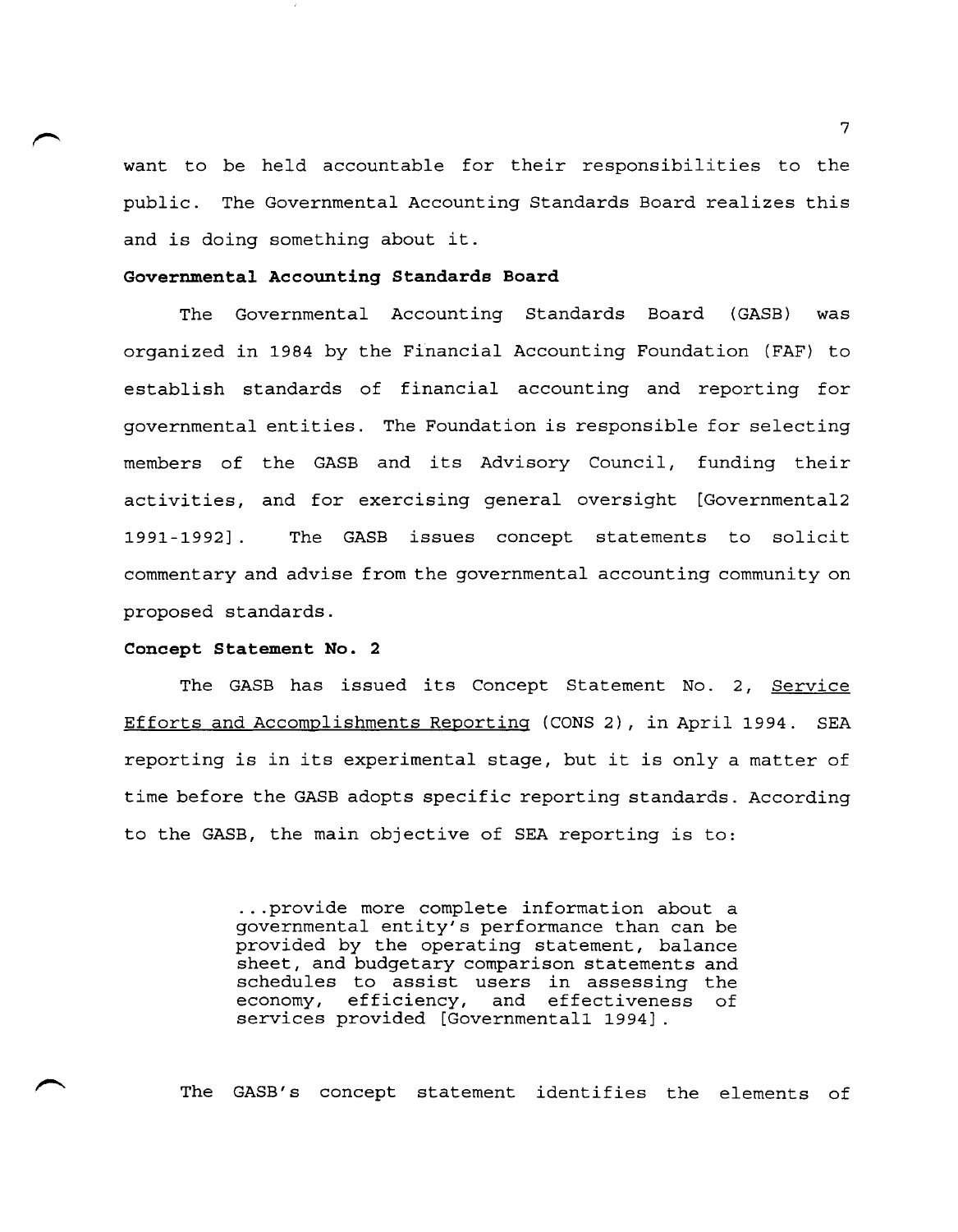financial reporting that SEA reports would contain. This includes monetary financial data, non-monetary financial data, and even nonquantitative data that measures outputs and outcomes. The concept statement suggests a system of feedback from the public to determine the economy, efficiency, and effectiveness of departments' efforts. The importance of CONS 2 is that governmental reports by state and local governments that follow Generally Accepted Accounting Principals (GAAP) would have to follow standards for SEA-type reporting. SEA reporting links inputs with performance outputs and external outcomes and improves accountability of governments to citizens. Use of SEA reports would provide governments a means to improve the economy, efficiency, and effectiveness of their service delivery [Wrege 1995] .

### **Government Finance Officers Association**

The Government Finance Officers Association (GFOA) also believes that performance objectives and measurements are critical components and key tools for use in budget planning, decision making, and program management by all levels of government. Since its founding in 1906, the GFOA has been dedicated to providing professional support to government finance officials. The association offers a wide array of products and services designed to keep its more than 11,000 members atop the government finance profession [Government 1987]. As an organization that sponsors the FAF and is responsible for nominating its Trustees, the GFOA takes an active interest in the affairs of the GASB.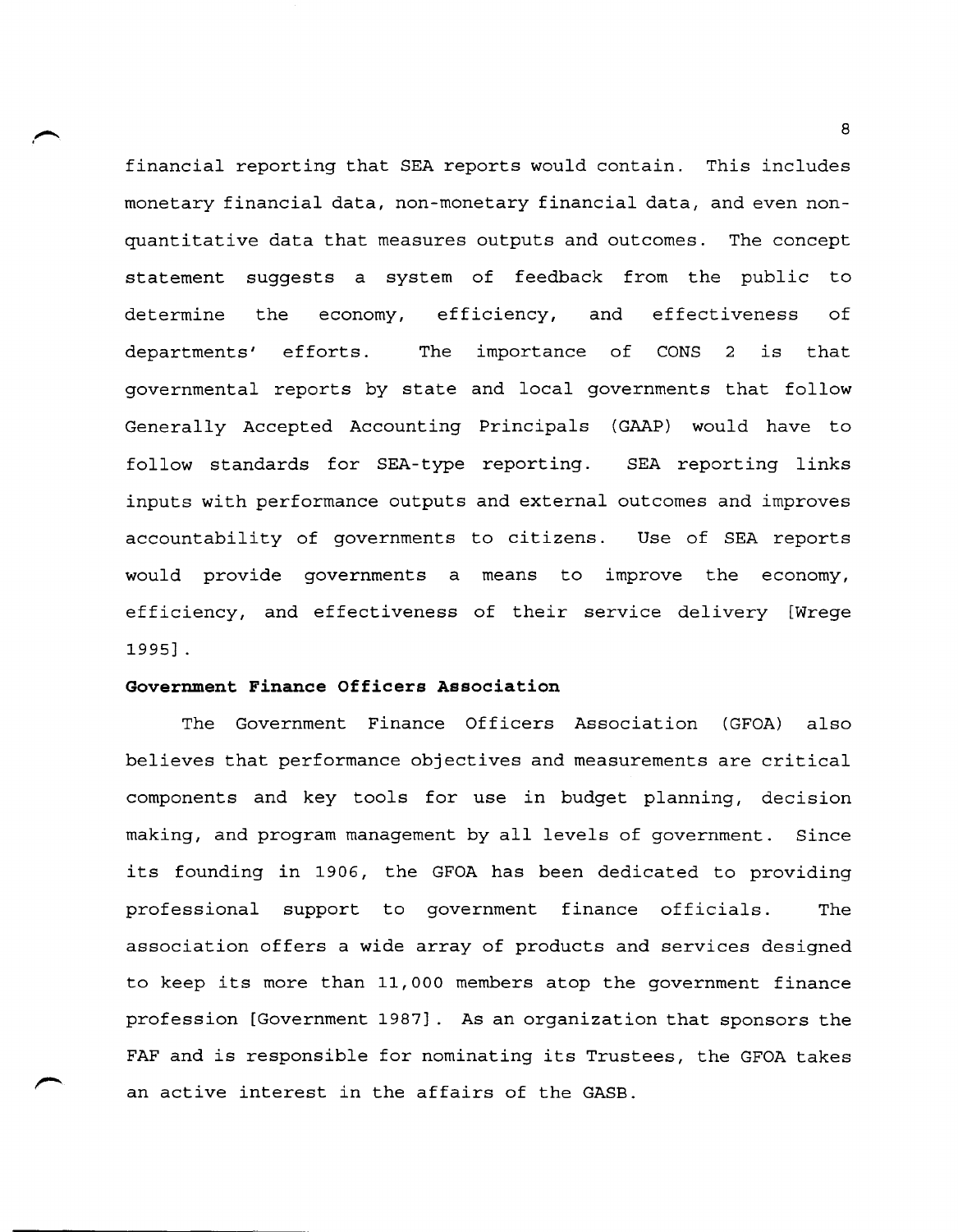The GFOA supports the theory that a good budget practice is the root to the measurement of all service accomplishments. However, the GFOA does not agree that the GASB should attempt to set standards for all types of SEA reporting. Jeffrey L. Esser, executive director of the GFOA, thinks that measures of the quality of services go beyond the scope of accounting and financial reporting, and thus are beyond the competence and jurisdiction of the GASB. The GFOA policy statement asserts that any ultimate "decisions on quality of service or outcome measures need to be made by professionals with specialized expertise in the services under consideration, not by accountants" [Esser 1992] .

### **Portland**

Nevertheless, many small governments are following GASB' s advice and issuing SEA reports. One such government is the city of Portland, Oregon. In 1988 the city auditor decided to explore into the concept of service efforts and accomplishments reporting. After numerous feasibility tests were performed, the auditing department finally accepted the new system in 1991. Over the past three years, the city has undergone several changes that have helped it significantly. They were able to draw comparisons against other cities to see how they measured up. Their report also displayed the results of an annual citizen satisfaction survey administered by the audit services division.

The City of Portland Service Efforts and Accomplishments Report contains information on the performance of the city's six major departments which comprise about 75 percent of the city's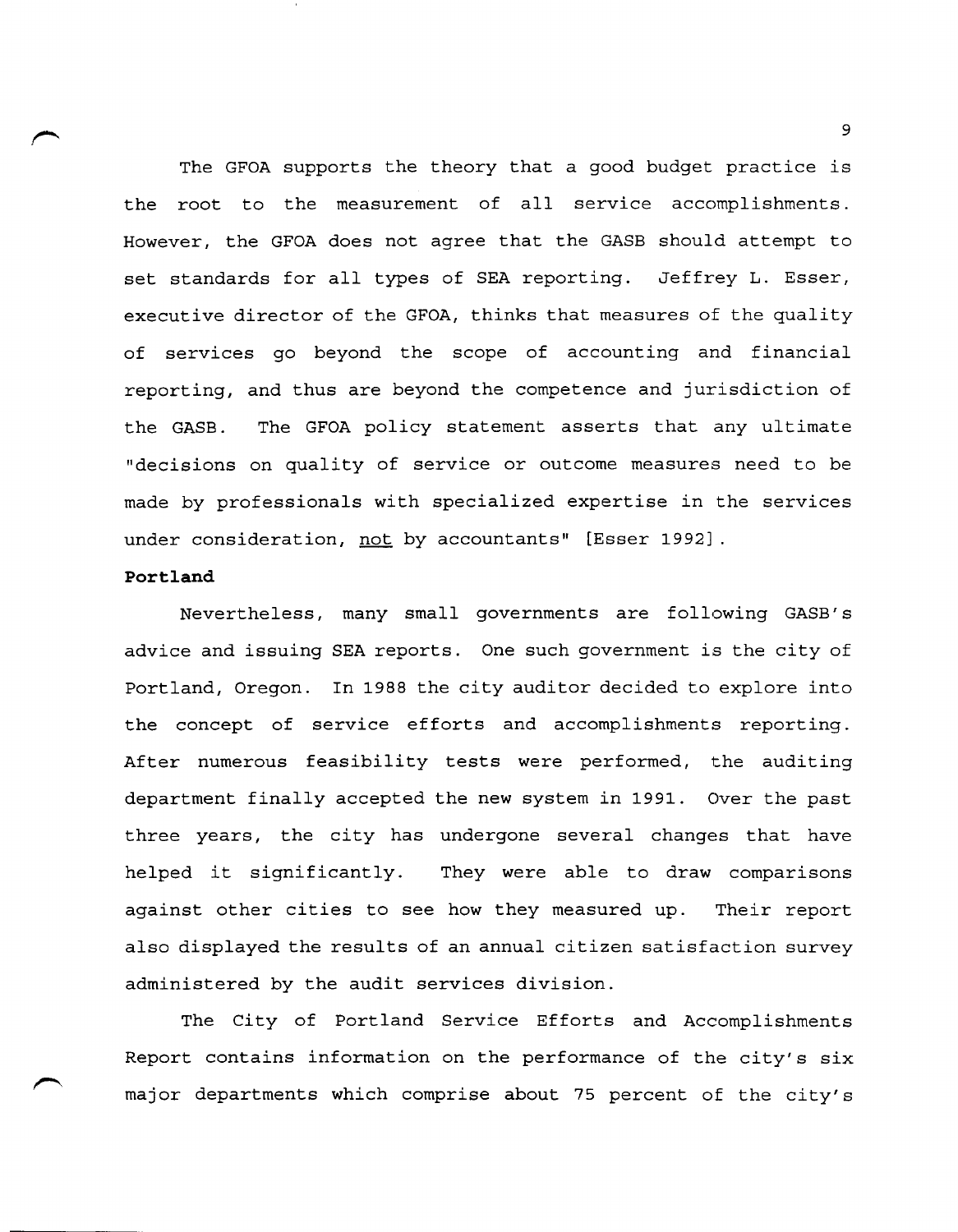staffing and spending. Examples of information provided on each department are:

- a brief description of the service mission, goals, objectives, and major activities;
- background information on service area spending and staffing levels;
- service workload and demand data; and
- performance data on service results, outcomes and efficiency.

This type of reporting format is common under the new SEA reporting [Jean 1993] .

Through Portland's reporting cycle, improvements were constantly being made. Departments were becoming more efficient in collecting the data needed for the reports. For instance, the auditor and support staff hours were decreased from 3,000 hours spent on the first SEA report to 1,800 hours spent on the second SEA report issued in 1993. The producers of the 1993 report had the benefit of looking to the 1992 report for format and presentation which significantly reduced the time. This serves as a bonus for other governments of its size. Similar governments can use the Portland model, with kinks worked out of it, to eliminate much of the time required to adopt SEA reporting.

Portland's case is just one of the many cases in which the benefits of SEA reporting outweigh the costs. This dispels the assertions made by government officials that SEA reporting would be too costly. The performance of governments that have experimented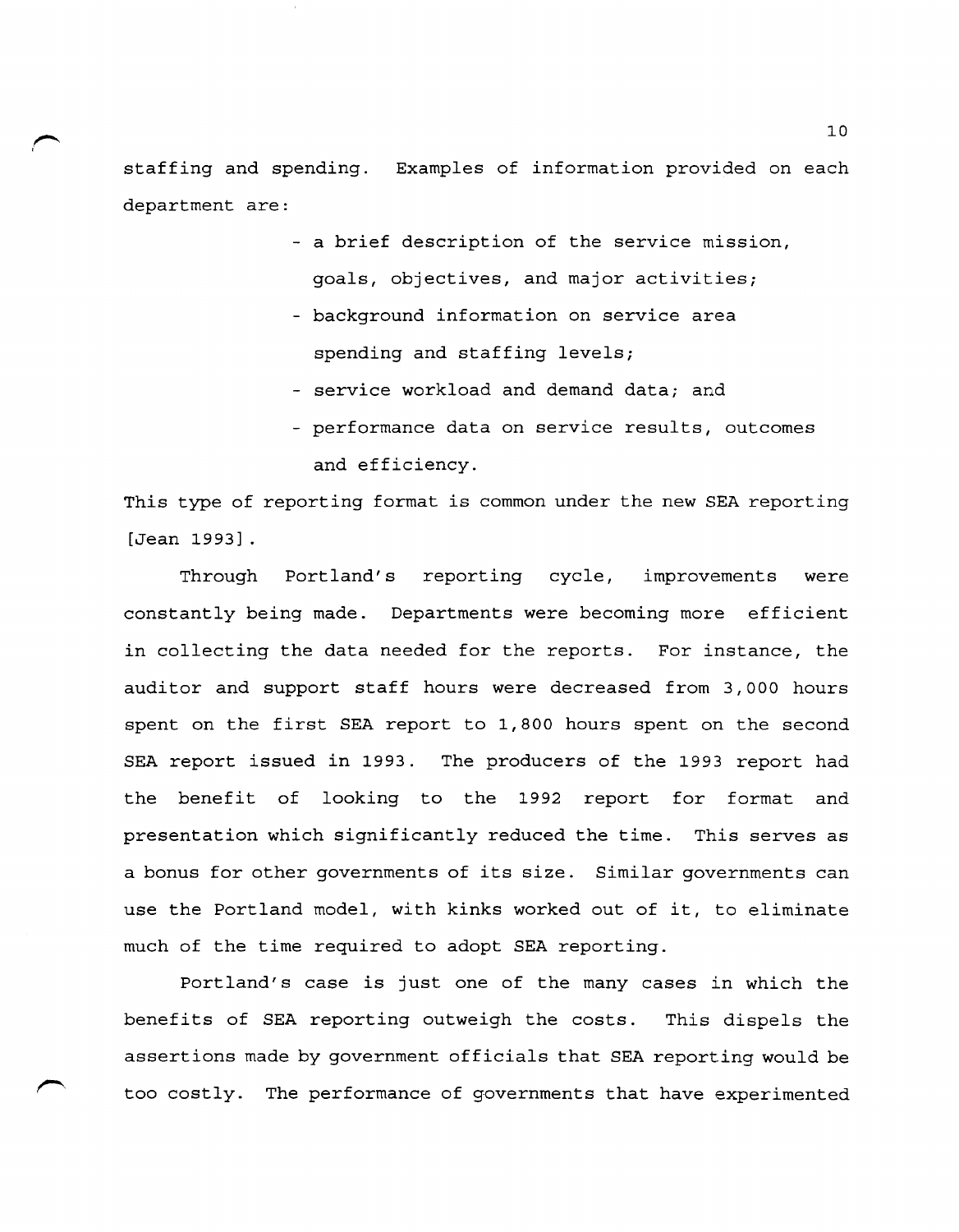with SEA reporting suggests to all that service efforts and accomplishments reporting is an efficient and effective wave of the future in government accounting.

### **THE INDIANAPOLIS POPULAR BUDGET**

One government that has taken advantage of the benefits of SEA reporting is the city of Indianapolis. Stephen Goldsmith, mayor of Indianapolis, took office in November, 1991. Goldsmith inherited a bureaucracy that was budgeting appropriations at a level higher than expected revenues. In 1992 that gap was \$20 million, or 4% of the budget. In 1993, the city cut the gap to \$2.9 million; and further reduced it to \$879,000 in 1994. With the 1995 budget, the City has achieved its goal of a balanced budget and in fact produced a budget surplus of \$522,000 [Goldsmith 1995]. This progress is a direct result of service efforts and accomplishments reporting.

### **Goldsmith & KPMG**

Stephen Goldsmith wanted to do away with the standard form of simple budget-request government. To aid him in the transition, he contracted for the services of Big Six accounting firm KPMG Peat Marwick. KPMG investigated every division within the government and looked very closely at the cost involved with doing the jobs for each respective division. KPMG used activity-based costing (ABC) to measure the costs of these divisions. Goldsmith comments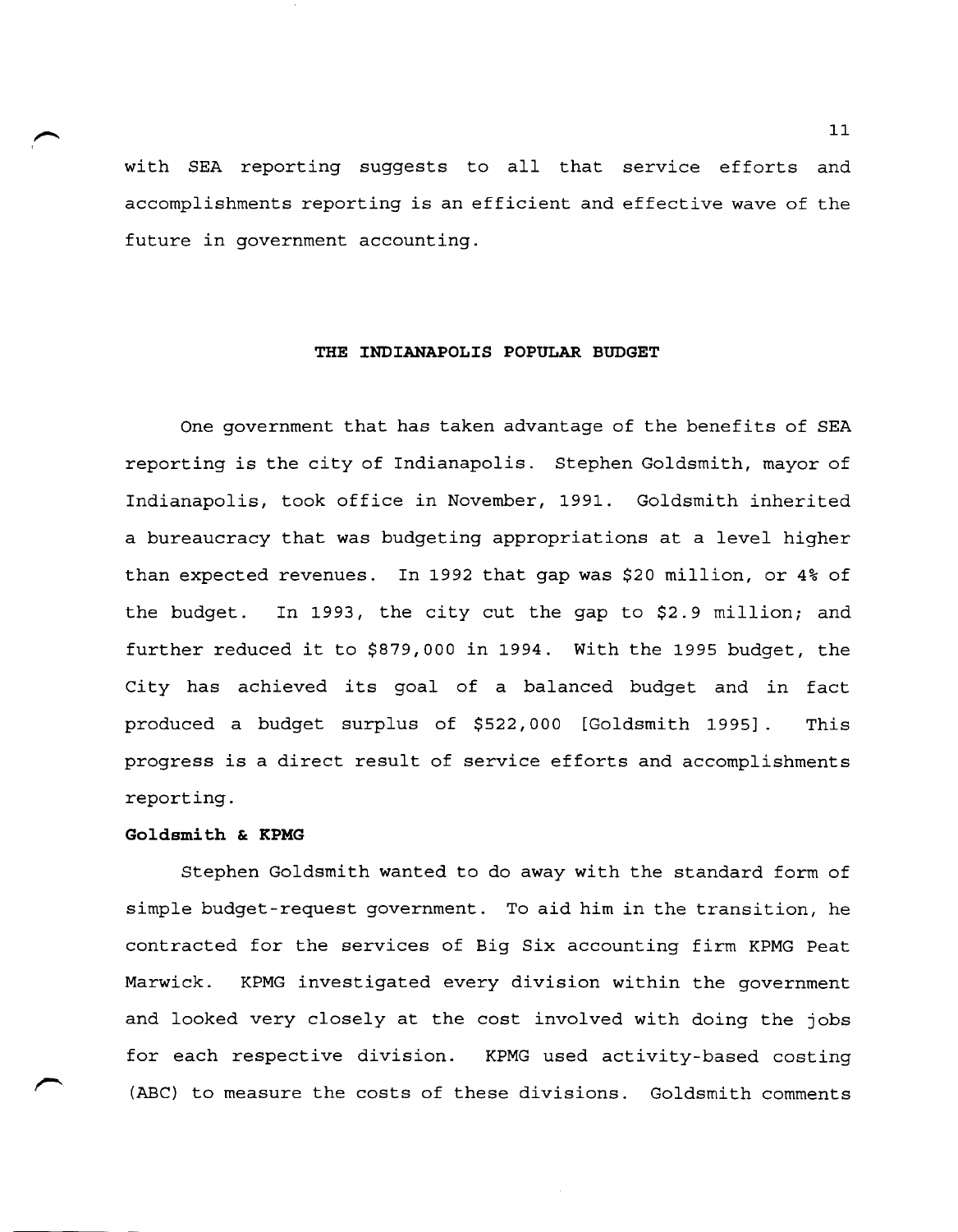on the importance of knowing the cost of activities:

By spelling out the cost of each activity performed by Indianapolis city government and the specific performance measures on which the activity is judged, the popular budget puts a bright spotlight of accountability on everyone<br>in city government from the front-line in city government from the front-line<br>employees to the mayor's office itself. employees to the [Goldsmith 1995]

### **Job Bidding**

This "spotlight of accountability" has proven to be very efficient. Goldsmith used the data to bid out jobs across the board with the exception of the jobs in the Department of Public Safety. Government employees were now competing with private sector companies. If the private sector companies could do the same job for significantly less money, then the job went to the private sector. Jobs were privatized from window washing to sanitation control. Workers, such as the unionized road crews, were able to outbid the private sector and retain their jobs. Through ABC, SEA reporting, and job bidding, Indianapolis has saved millions of dollars. Mitch Roob, head of the Department of Transportation stated, "Across the board, every time we've competed a service from wastewater treatment to trash (pick up) to crack sealing, each and every time, we have saved a minimum of 25% whether the public sector's got it or the private sector's got it" [KPMG 1994] .

### **The Popular Budget**

To document progress and flag negative trends, the City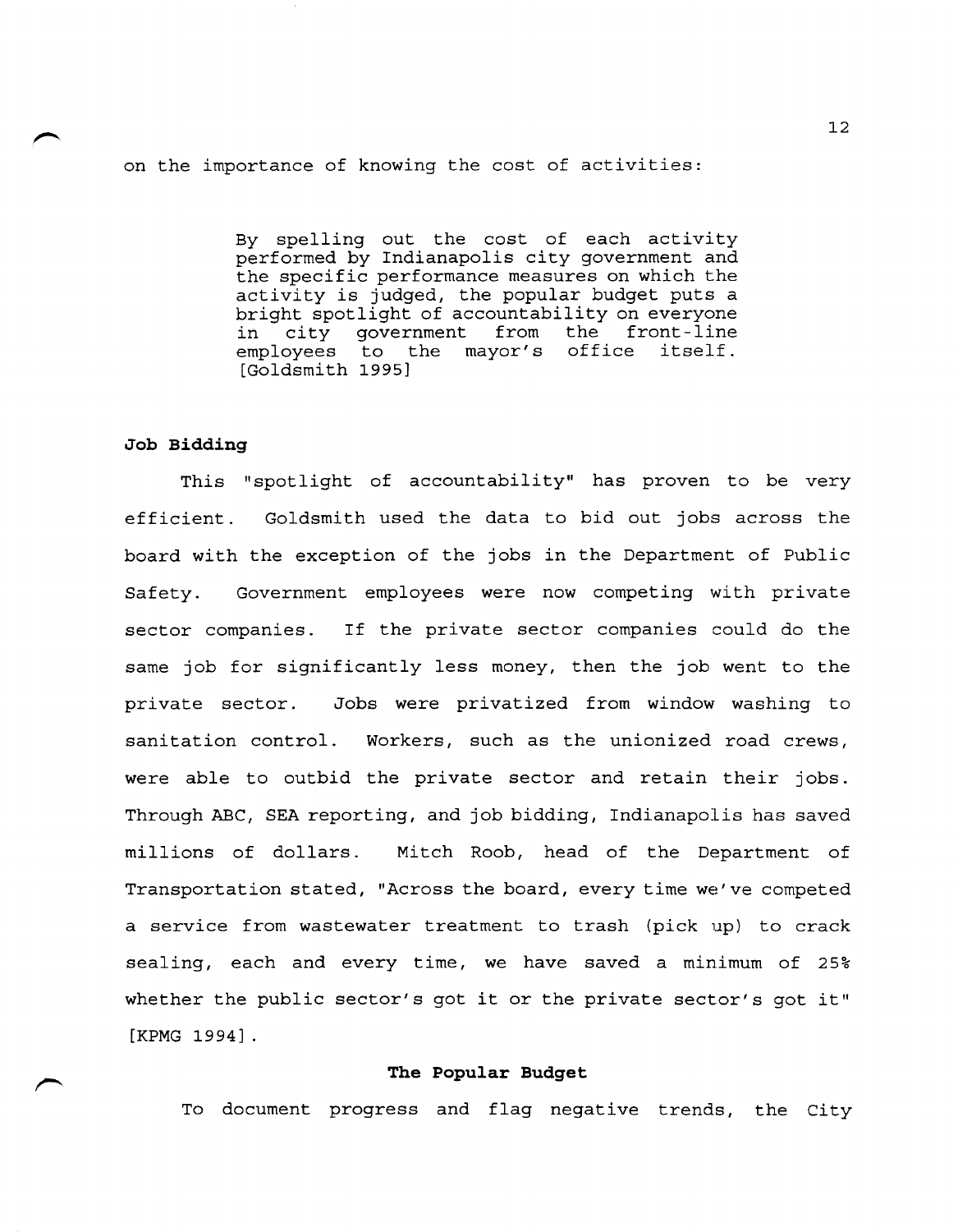created the Popular Budget. This annual report shows the budgeted inputs for each department and in turn shows the non-financial outputs these funds should create. The Budget begins by stating the broad *Policy Goals* of being a competitive city that has safe streets, strong neighborhoods, and a thriving economy. Each department lists external outcomes of specific duties and services that tie directly to the Policy Goals. The intertwining of these goals, outcomes, and services show a relationship between goals and service outcomes that are products of the taxpayers' contributions.

The Popular Budget is openly available to the public. It is written in a manner that is digestible to the lay person. This is done to encourage the taxpayers to read the budget and give feedback. Public feedback is a vital tool in the construction of the Indianapolis Popular Budget. Much of the public feedback comes from a customer survey that is described in Appendix A. 1995 Popular Budget, Mayor Goldsmith writes: In the

> The Popular Budget encourages public debate on the activities and outcomes provided by the City, as well as the related priority of these activities and outcomes. Taxpayers have the ability to mold the activities they feel should be provided, and in what priority.<br>Through public debate and increased Through public debate and increased accountability, the Popular Budget will help my administration and the City-County Council carry out the wishes of the citizens. [Goldsmith 1995]

### **Evolution**

The Popular Budget is a rapidly evolving report. The 1994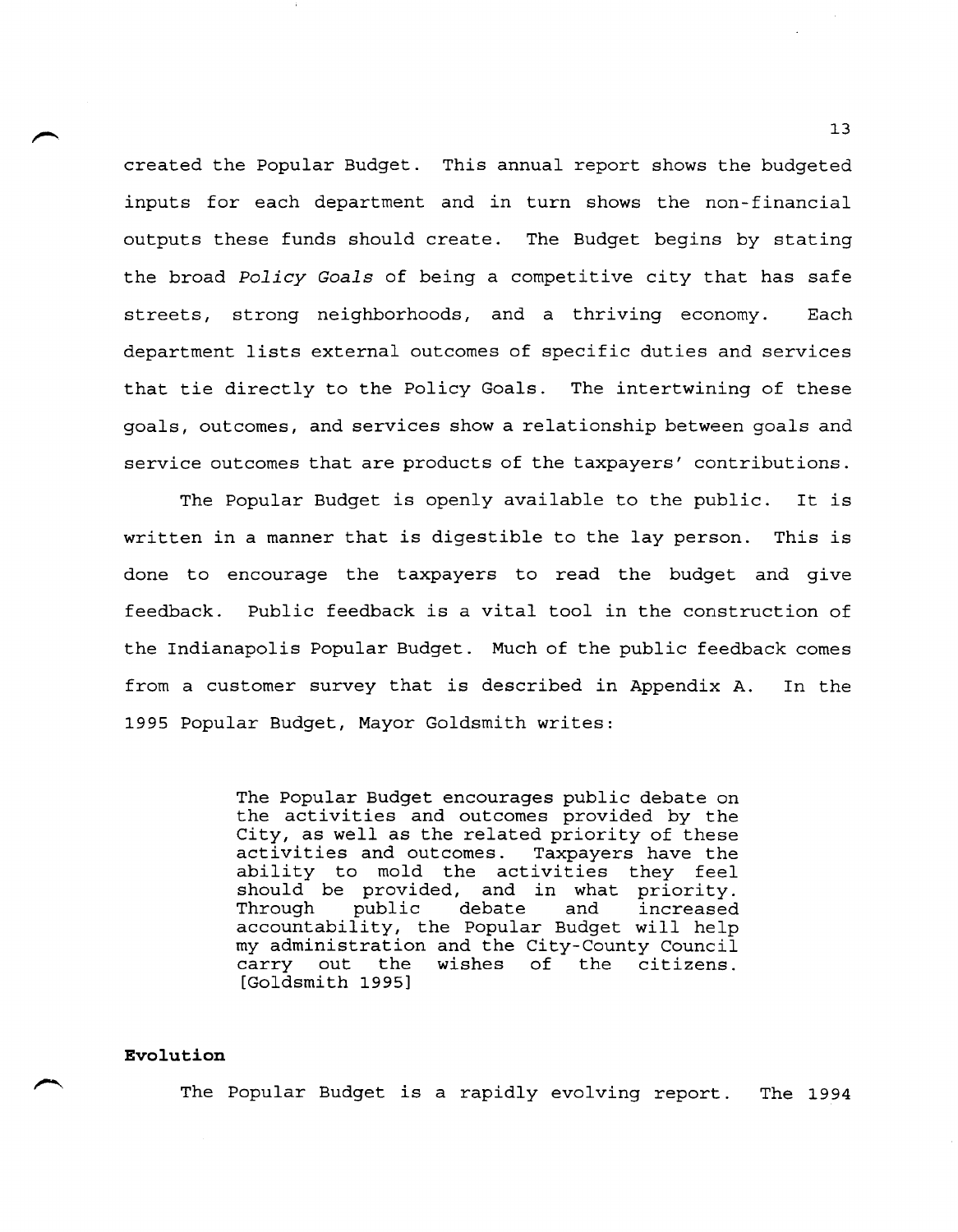Popular Budget was the first of its kind for Indianapolis. profiled four departments: It

- Department of Transportation
- Department of Public Works
- Department of Metropolitan Development
- Department of Parks and Recreation

The 1995 Popular Budget replaced the Department of Transportation with the Department of Capital Asset Management and added three new departments:

- Executive Offices
- Department of Administration
- Department of Public Safety

The addition and re-classification of departments were not the only changes in the Popular Budget. Many of the divisions and services were shuffled around among departments. This was done to facilitate an easier measurement of costs and a more accurate means to allocate overhead.

### **Comparability**

The element of comparability is very important when examining Popular Budget reports. The Popular Budget is, as stated before, an easy report to read. However, there is not a great deal of comparability between the 1994 and 1995 Popular Budgets. The first reason for this is the shuffling of divisions between departments. The reclassification of service divisions makes it difficult for the users of documents to compare data and develop opinions on economy, effectiveness, and efficiency. Another reason for the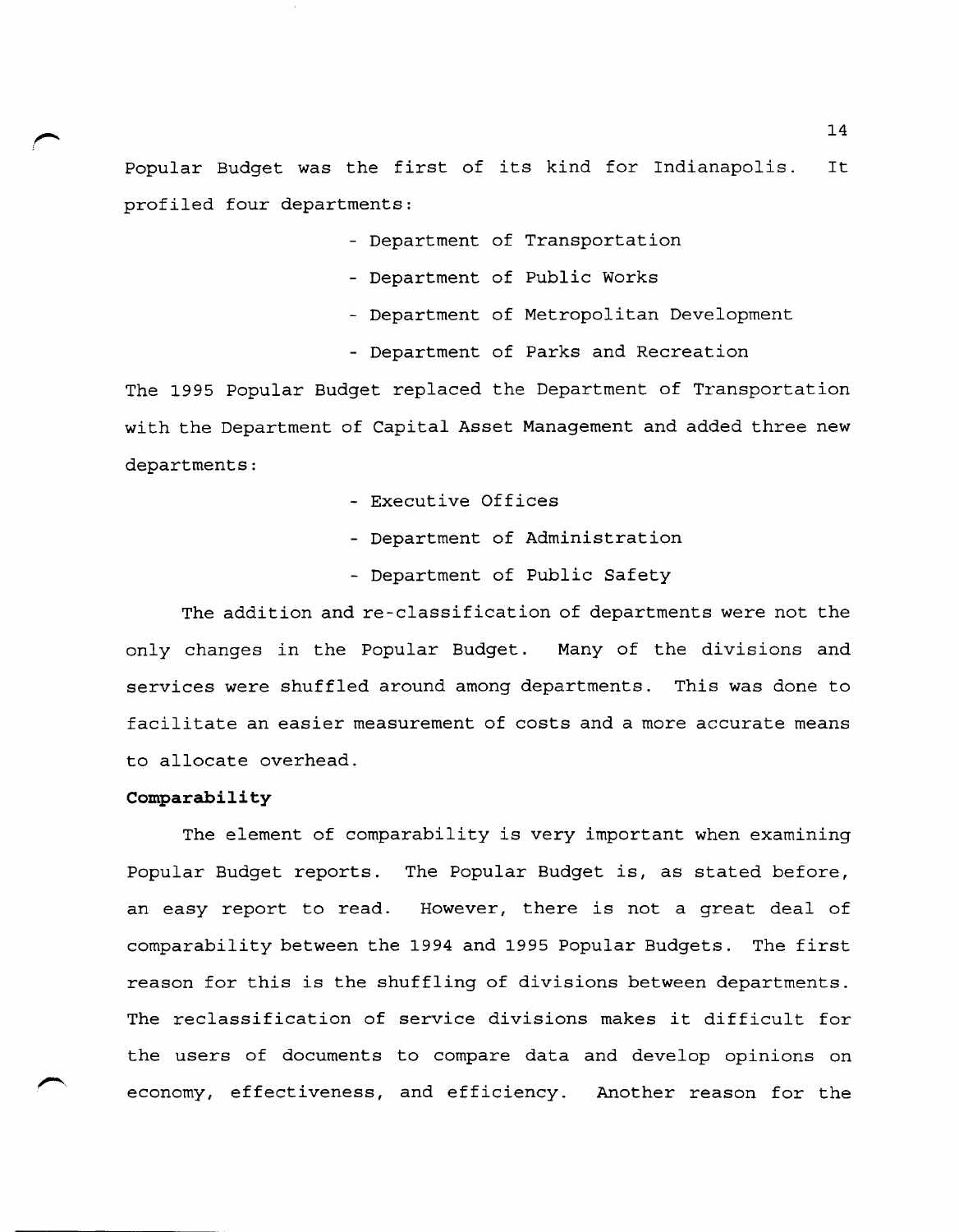lack of comparability is the infancy of this project. Managers have been given a good deal of latitude to re-evaluate estimates and targets throughout the year [Wilkes 1995]. This leeway creates discrepancies in budget figures between the 1994 and 1995 budgets. The third reason lies in the allocation of overhead. In 1995, each department was required to allocate overhead items to the combined activities performed by the department. In 1994, overhead items were accumulated in the basket of costs allocated to "City Management". This change caused the per unit cost of many activities to increase [Goldsmith 1995]

To evaluate the usefulness of the Popular Budget, two services are examined in this paper: snow and ice control, and street crack sealing. I picked these services for their simplicity.

### **Snow and Ice Control**

The service of snow and ice control is contained in the Department of Public Works. Each department lists a budget summary by external outcome (Figure 1). In 1994, snow and ice control was listed under the external outcome of "Traffic Flow." In the 1995 budget, it is categorized under "Safe Roads and Sidewalks." A brief description of the function of snow and ice control, like other functions, is provided for the taxpayers' information (Figure 2) .

## Figure 2 **SNOW AND ICE CONTROL \$2,934,715**

A quick response time is key in fighting snow storms. DPW will utilize its state-of-the-art weather and pavement monitoring system to effectively and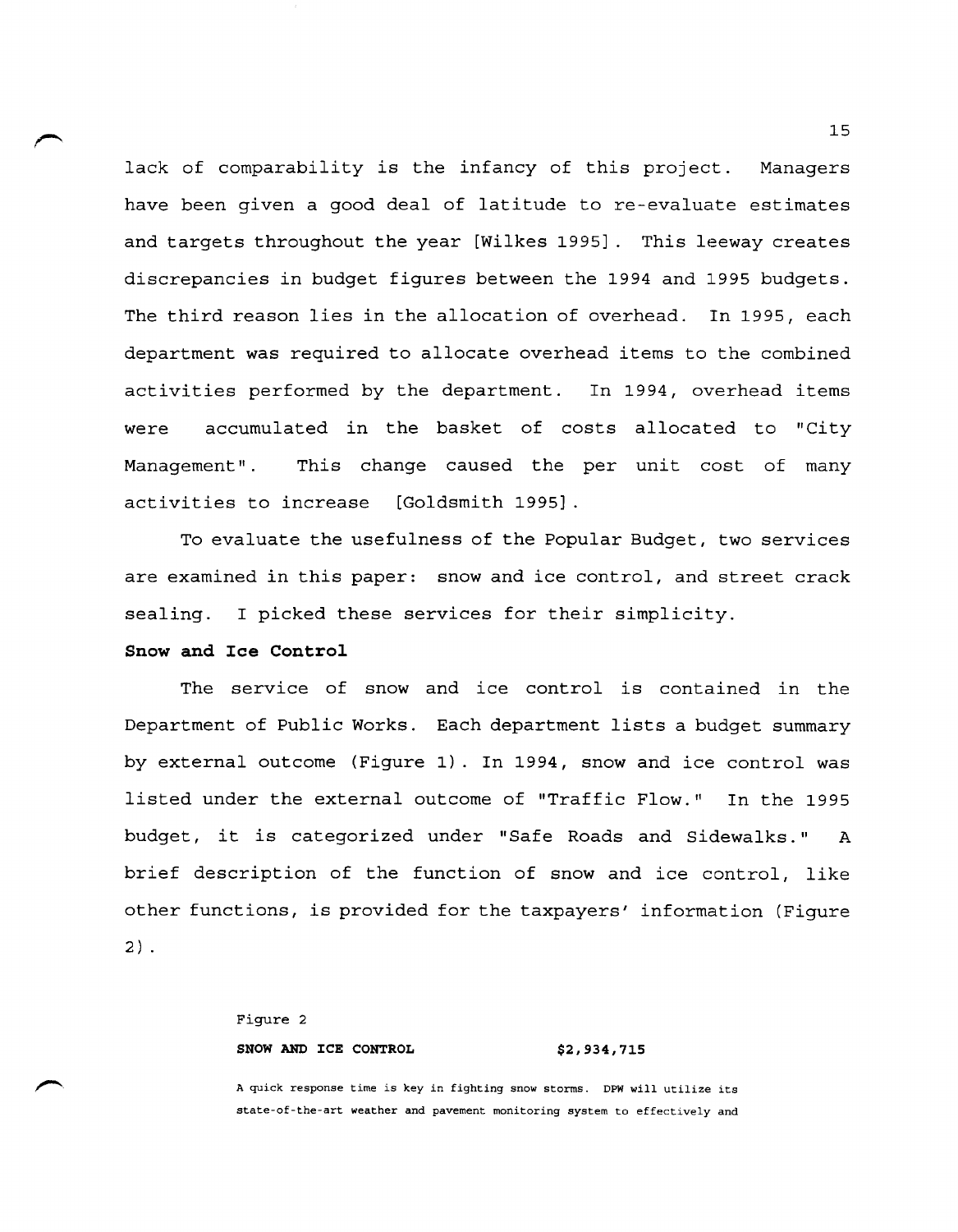## Figure 1

## **Budget Summary by External Outcome**

## **EXTERNAL OUTCOME 1995 BUDGET**

| Total Budget                                                     | \$96,160,683 |
|------------------------------------------------------------------|--------------|
| Safe & Efficient Wastewater Treatment                            | 22,298,895   |
| Safe Air, Water and Land                                         | 3,694,076    |
| Grass and Weed Control                                           | 1,971,946    |
| Safe Roads and Sidewalks                                         | 13,903,949   |
| Efficient Traffic Flow                                           | 3,621,087    |
| Effective Storm & Sanitary Sewers                                | 14,955,405   |
| Timely and Safe Solid Waste Collection and Disposal \$35,715,325 |              |

## **Budget Summary by External Outcome**

| <b>EXTERNAL OUTCOME</b> |  | 1994 BUDGET |
|-------------------------|--|-------------|
|                         |  |             |

| Total Budget                           | \$113,530,974 |
|----------------------------------------|---------------|
| Safe Roads & Sidewalks                 | 3,749,692     |
| Traffic Flow                           | 10,158,229    |
| City Management                        | 4,448,555     |
| Safe Waste Processing & Disposal       | 17,202,585    |
| Timely Solid Waste Collection          | 31,480,637    |
| Clean Effluent Water                   | 19,856,167    |
| Safe Air                               | 2,121,121     |
| Safe & Efficient Wastewater Conveyance | 9,871,960     |
| Improved Flood Control                 | 2,202,004     |
| Safe Solid Waste Disposal              | \$12,440,024  |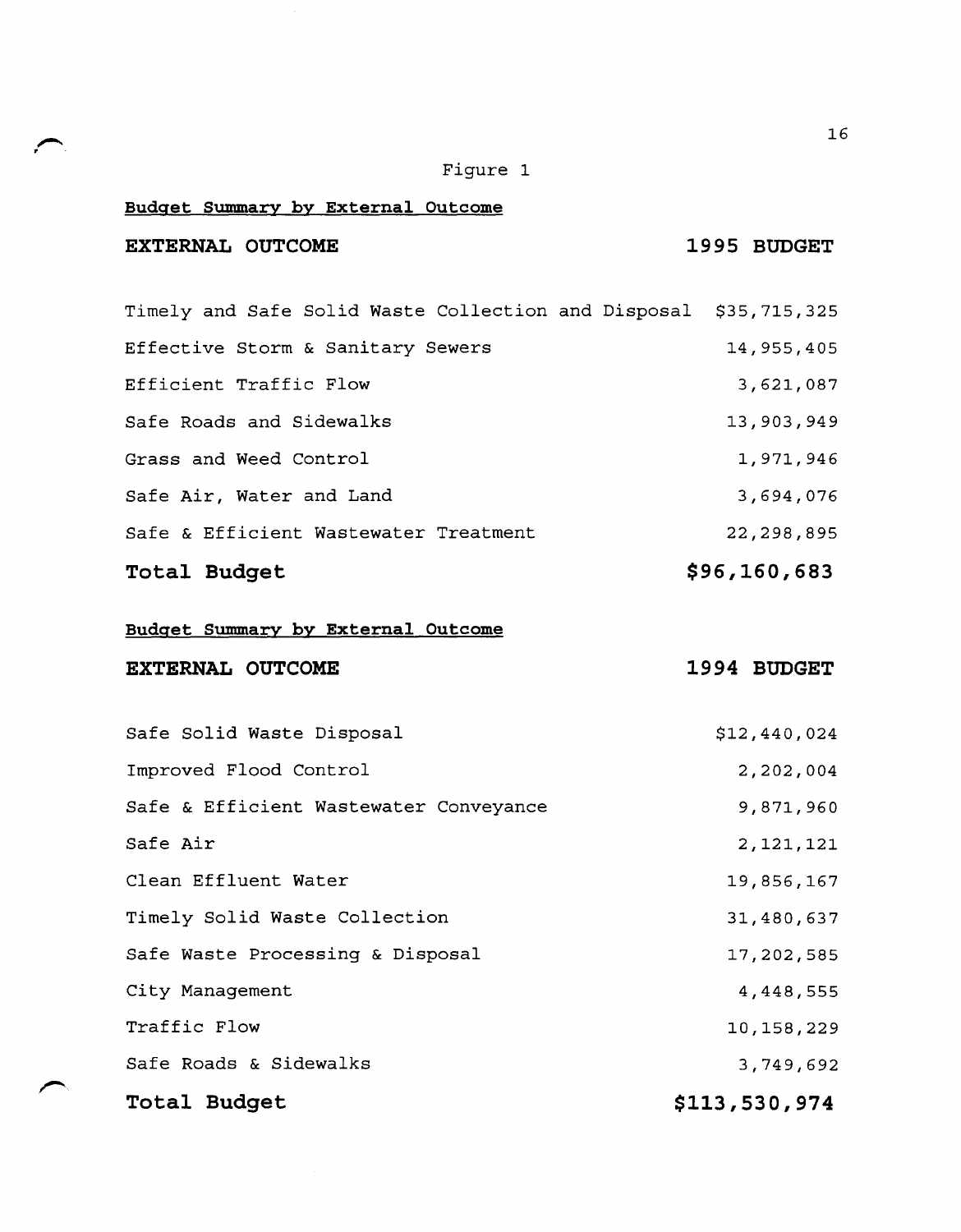efficiently deliver the appropriate snow and ice control service. Care will be taken to assure that the activities required before, during, and after a snow emergency, including cleaning and lubrication or equipment. are properly addressed. DPM has also commenced a 3 year snow fleet upgrade program to reduce the average age of the snow fleet from 6.5 to 4.5 years, which will significantly reduce down time (from 30% in 1994) and improve snow removal

The user can then flip a few pages to the analysis of inputs and outputs. Figure 3 displays this analysis section from the years 1994 and 1995.

First, look to the 1994 analysis of snow and ice control. The Budget lists the input measure (dollar amount budgeted) of \$2,807,508. Then it lists the output measures that the function would like to accomplish. One output goal is 20,500 manhours of salting and plowing. The other output goal is to be on the street with in 1/2 hours of the initial call with an 80% response rate. This is objective and measurable.

Now, focus on the 1995 analysis of snow and ice control. It begins by showing the full-time equivalent (FTE) of annual workers for this function is 40.59. It then shows the 1994 target, the actual fiscal 1994 cost, the budget for 1995, and the percentage change between the 1994 and 1995 budgets. Upon comparison of the 1994 and 1995 analysis data, one can see discrepancies. Look back to the 1994 analysis; it lists the 1994 budget as \$2,807,508. However, the 1995 analysis asserts that the 1994 budget was actually \$2,124,210. Rob Wilkes, director of the Popular Budgets, explains that this difference is attributable to changes in budget estimates throughout the year.

 $\overline{\phantom{0}}$ ,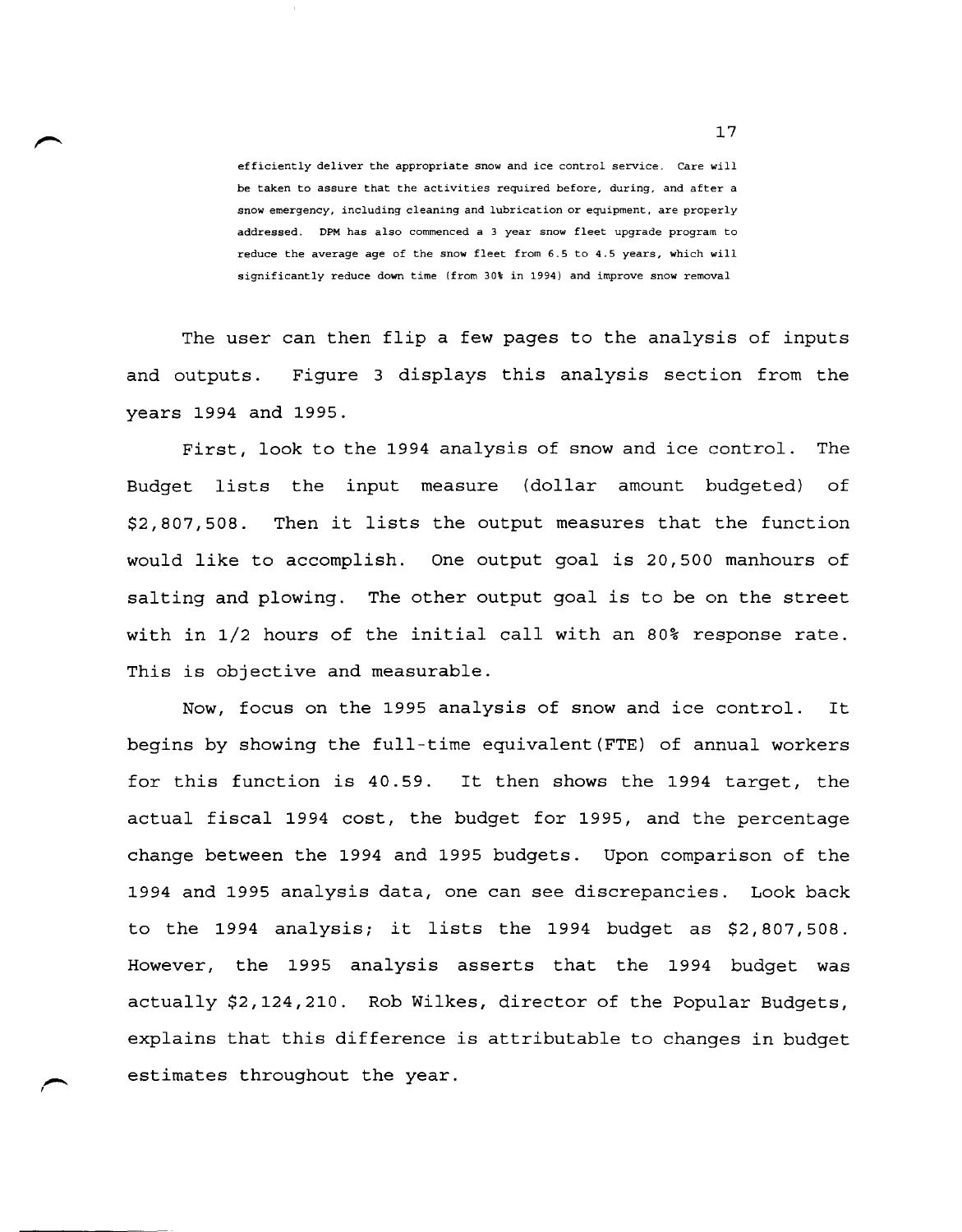## Figure 3

 $\mathcal{A}$ 

## **ANALYSES OF SNOW AND ICE CONTROL**

| 1994                                                                                          |                                           |                 |
|-----------------------------------------------------------------------------------------------|-------------------------------------------|-----------------|
| ANNUAL PERFORMANCE ACTIVITY                                                                   | 1994<br>PERFORMANCE EXPLANATORY<br>TARGET | DATA            |
| Snow & Ice Control                                                                            |                                           |                 |
| Input Measure                                                                                 | \$2,807,508                               |                 |
| Output Measure                                                                                |                                           |                 |
| Salting & Plowing                                                                             |                                           | 20,000 Manhours |
| Efficiency Measure                                                                            |                                           |                 |
| Salting & Plowing - Be on street<br>with in 1 1/2 hour of initial<br>call with an 80% turnout |                                           | 80% Safer Roads |

## **1995**

| <b>FTE</b> | PERFORMANCE MEASURES       | 1994<br>TARGET | JUN 30-94   | 1995<br>TARGET | % OF<br>CHANGE |
|------------|----------------------------|----------------|-------------|----------------|----------------|
| 40.59      | Snow & Ice Control         | \$2,124,210    | \$3,124,909 | \$2,934,715    | $38.16*$       |
|            | Service level (lane miles) | 20,500         | 16,400      | 108,000        | n/a            |

 $\sim 10$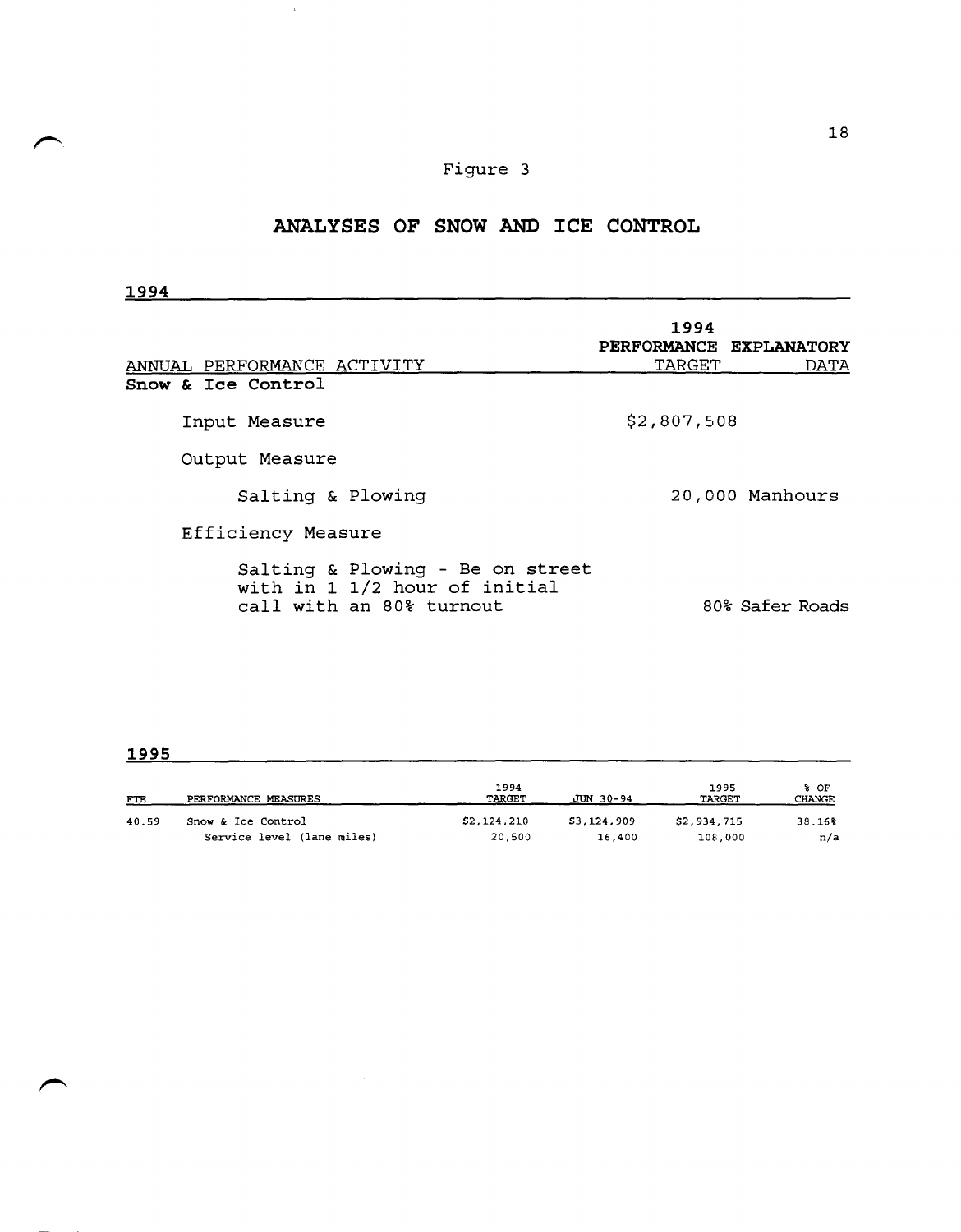Below the budgeted dollars is the target service level for 1994, the actual service level for 1994, and the target service level for 1995. The 1995 analysis states that the service levels are measured in lane miles (20,500), but the 1994 analysis states that the services levels are measured in manhours (20,500). Since the measurement base changed between 1994 and 1995, an  $\ln/a$ " appears in the percentage change column to reflect that these are not comparable figures. The manager changed the character of the measurement to lane miles to better reflect the service level of the snow and ice control function, but appropriate changes in the numerical data were not made. These changes will be quite common over the "childhood" of this budget. Mayor Stephen Goldsmith recognizes this in the 1995 Popular Budget:

> We learned a lot from last year's Popular Budget. One of the real difficulties in creating a performance-based budget was that city government was not accustomed to being asked to define what its outcomes and performance measures were. For example, one street crew worker might think that his<br>performance measures was the number of performance measures was the number of potholes filled; others might think it was the smoothness of the roadway; still a third might identify citizen satisfaction with the streets as identified by surveys. As a result, many of our performance measures from last year weren't quite right. Working through to the<br>proper performance measures has been a proper performance measures has been a<br>fascinating, useful, and still-evolving and still-evolving conversation between the public, our workers, and city hall. We look forward to the process of figuring out what the "right" government services are. [Goldsmith 1995]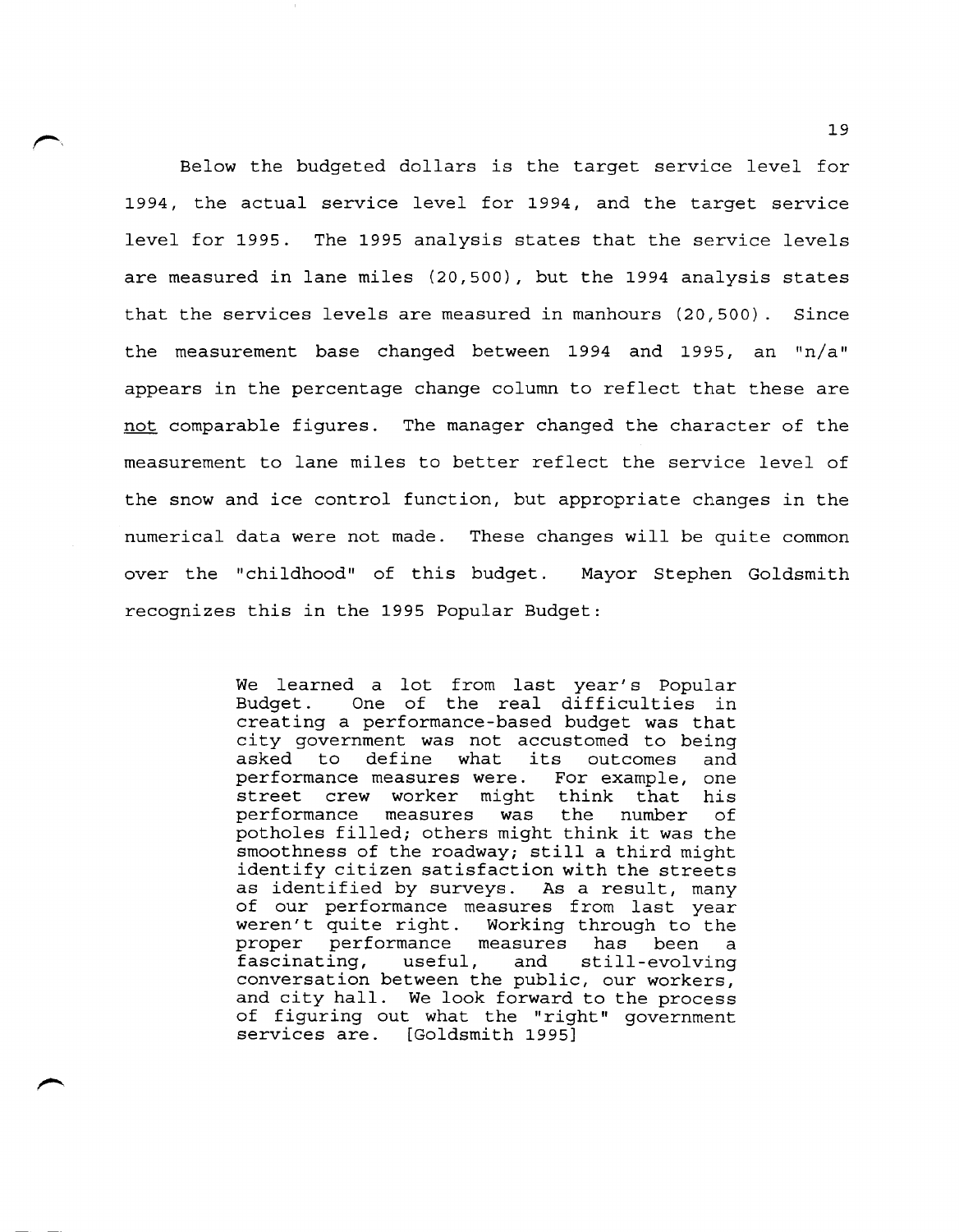### **Crack Sealing**

This function is also included in the Department of Public Works. Crack sealing provides the external outcome of "safe roads and sidewalks." A description of this function is listed (Figure 4) .

## Figure 4 **CRACK SEALING \$1,078,884**

Sealing joints and cracks in paved streets reduces the amount of moisture that can enter and undermine the integrity of the pavement. DPW will perform 1,100 lane miles of crack sealing to extend street pavement life.

The analyses for the crack sealing function are similar to those for snow and ice control (Figure 5). The only difference is that a percentage change is listed for targeted service levels of crack sealing. This is because the methods of measurement remained consistent between the '94 and '95 budget.

### **Attributes of SEA Reporting**

Indianapolis' Popular Budget is compatible with the main objectives stated of SEA reporting specified in the GASB Concepts Statement 2:

- providing more complete information about a governmental entity's performance
- assisting users in assessing the economy, efficiency, and effectiveness of services provided

The Indianapolis Popular Budget provides more complete information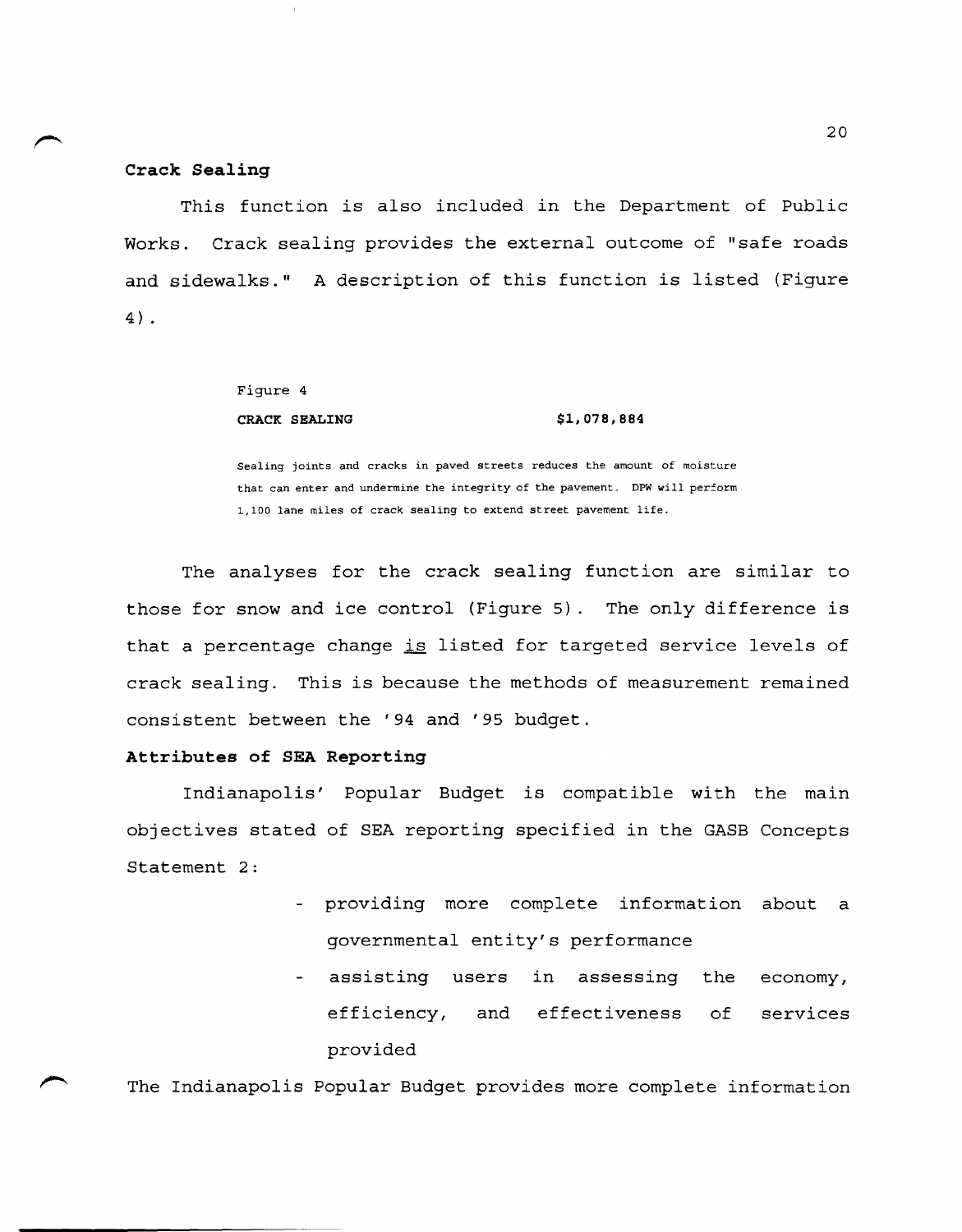## Figure 5

## **ANALYSES OF STREET CRACK SEALING**

1994

 $\sim 10$ 

| ANNUAL PERFORMANCE ACTIVITY<br>Crack Sealing                                             | 1994<br>PERFORMANCE EXPLANATORY<br>TARGET | DATA                        |
|------------------------------------------------------------------------------------------|-------------------------------------------|-----------------------------|
| Input Measure                                                                            | \$837,676                                 |                             |
| Output Measure                                                                           |                                           |                             |
| Crack Sealing - Increase annual<br>production from 263 to 550 lane<br>miles              | 550.                                      | Fewer<br>Chuckholes         |
| Double Boiler Crack Sealing -<br>Increase annual production from<br>54 to 325 lane miles |                                           | Increase<br>325 Rideability |

| <b>FTE</b> | PERFORMANCE MEASURES       | 1994<br>TARGET | JUN 30-94 | 1995<br>TARGET | % OF<br>CHANGE |
|------------|----------------------------|----------------|-----------|----------------|----------------|
| 14.92      | Crack Sealing              | \$837,375      | \$97.987  | \$1,078.884    | 28.84%         |
|            | Service level (lane miles) | 875            | 106       | 1,100          | 25.71%         |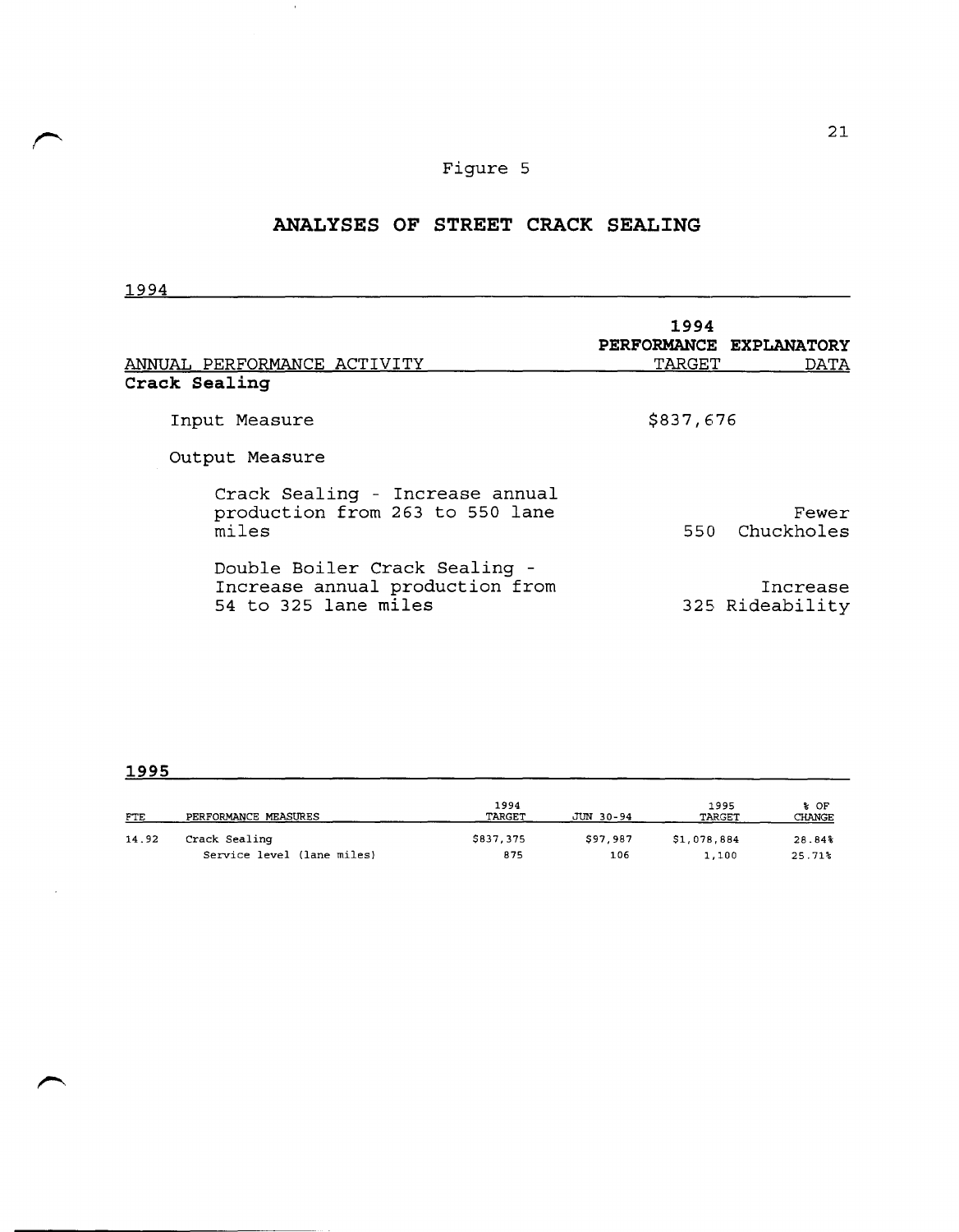about the services provided by tax dollars than past reporting. The Indianapolis taxpayer now has access to data pertaining to seven departments and hundreds of services that he pays for. The users can evaluate this information to assess the economy, efficiency, and effectiveness of services provided. At the present date, the users receiving the greatest benefit from this form of reporting are the department managers and the elected officials who have the ability to observe performances first-hand and the power to change policies (e.g. the privatization of several jobs) for the betterment of the government. The availability of this information is providing a means for these government employees to assess the economy, efficiency, and effectiveness of the services provided. The taxpayers will have very limited ability to assess the economy, efficiency, and effectiveness of the services provided until the performance measures are standardized. Standardization will provide the taxpayer with a base with which to compare performance of years past and present and a means to evaluate his government function by function.

### **Observations**

The Indianapolis Popular Budget fits GASB's description of SEA reporting. With a massive project like the Popular Budget, perfection is nearly impossible to achieve in the first years. Those responsible for the Popular Budget are correcting mistakes and finding better ways of reporting daily. Indianapolis, the twelfth largest city in the nation, has a long way to go, but they are a leader in developing SEA reporting in the United States.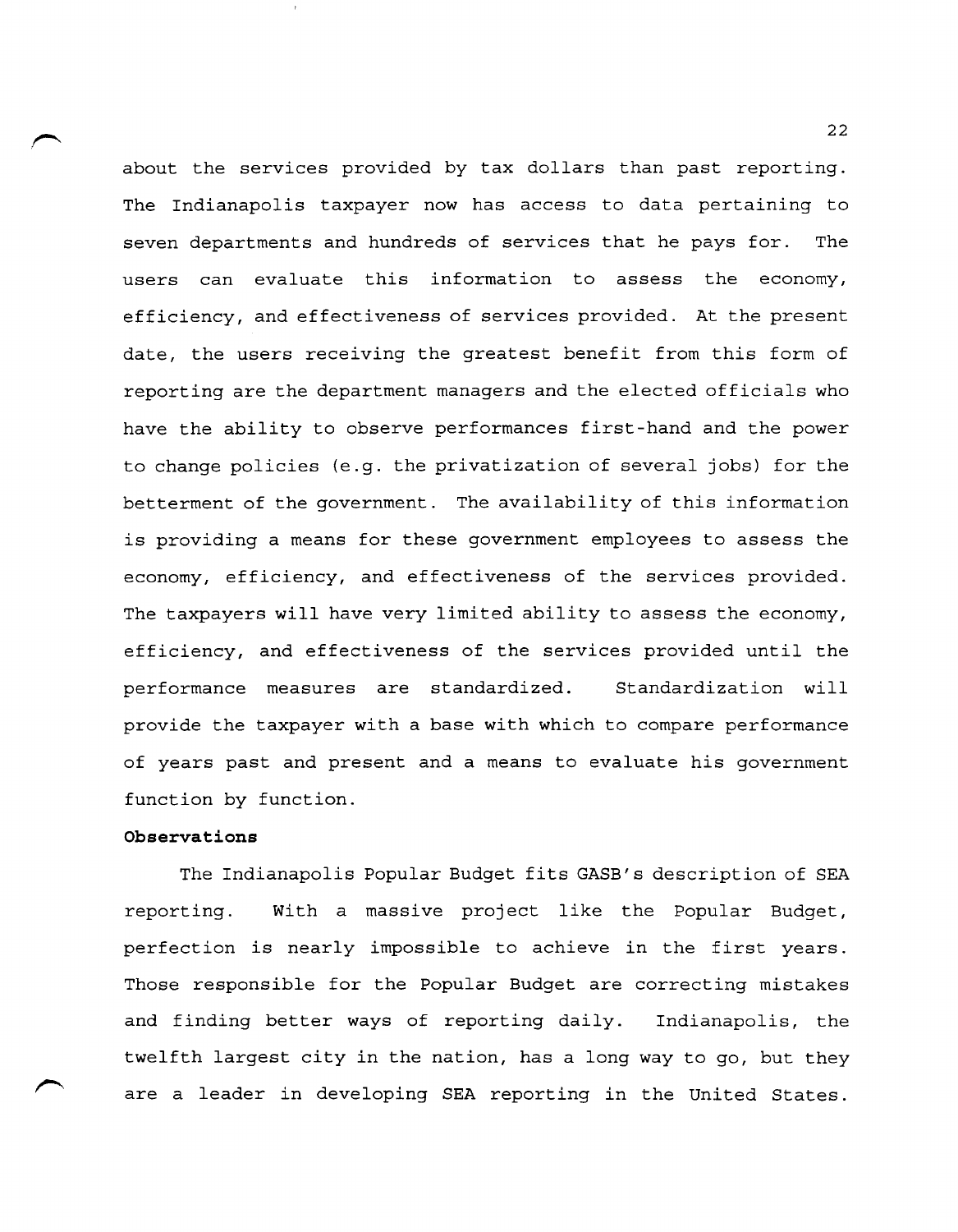They have been referred to as "honor student" among major cities for their work with popular budgeting. The mayors of New York and Los Angeles represent just two of nearly one hundred governments that have sought Mayor Goldsmith's advice on this "revolutionary" form of government. The work and efforts being put forth by the employees of the Indianapolis government are forging the way for other governments who are taking note of Indianapolis' progress. This performance can only help facilitate GASB's efforts to adopt specific reporting standards.

### **Conclusion**

It is evident that GASB needs to issue standards on SEA reporting to force the governments that are leery of entering this game to do what is best for government and for the public. Governments should follow the lead of pioneer cities like Indianapolis and Portland. SEA reporting creates an atmosphere that motivates managers of service departments to work more efficiently and effectively. It gives the taxpayers an opportunity to have a more hands-on approach to managing their tax dollars by seeing what their elected officials are doing. SEA reporting will aid government auditors in their jobs because the auditors will be more familiar with the operations of the different government departments. The economy as a whole will benefit from this reporting because tax revenue may go towards public improvement rather than bureaucratic waste. Indianapolis has taken advantage of such benefits. Service efforts and accomplishments reporting is coming soon to all governments. The public needs to prepare to be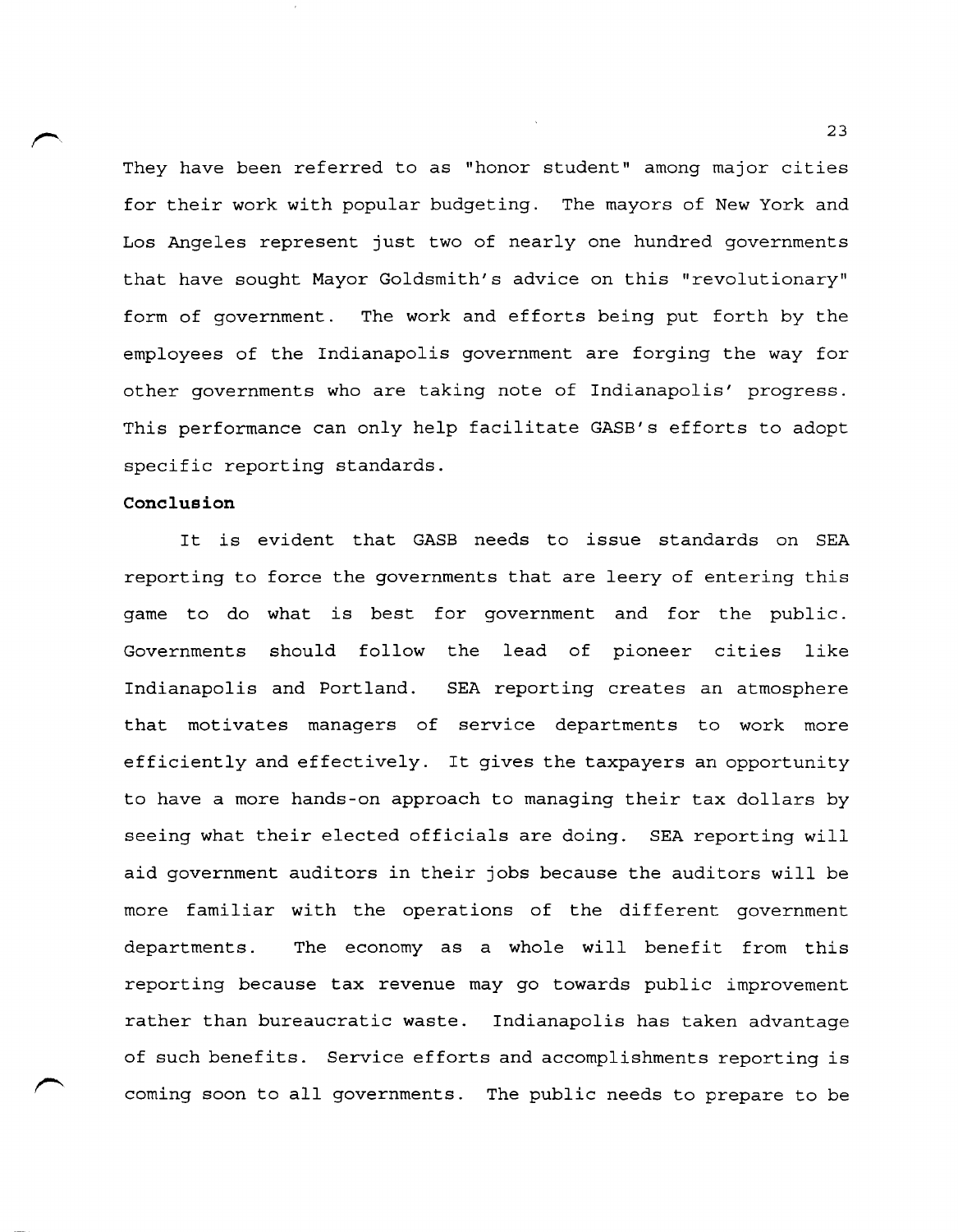more involved in government, and the elected officials need to perform or retire.

 $\sim 100$ 

 $\mathcal{L}_{\mathcal{A}}$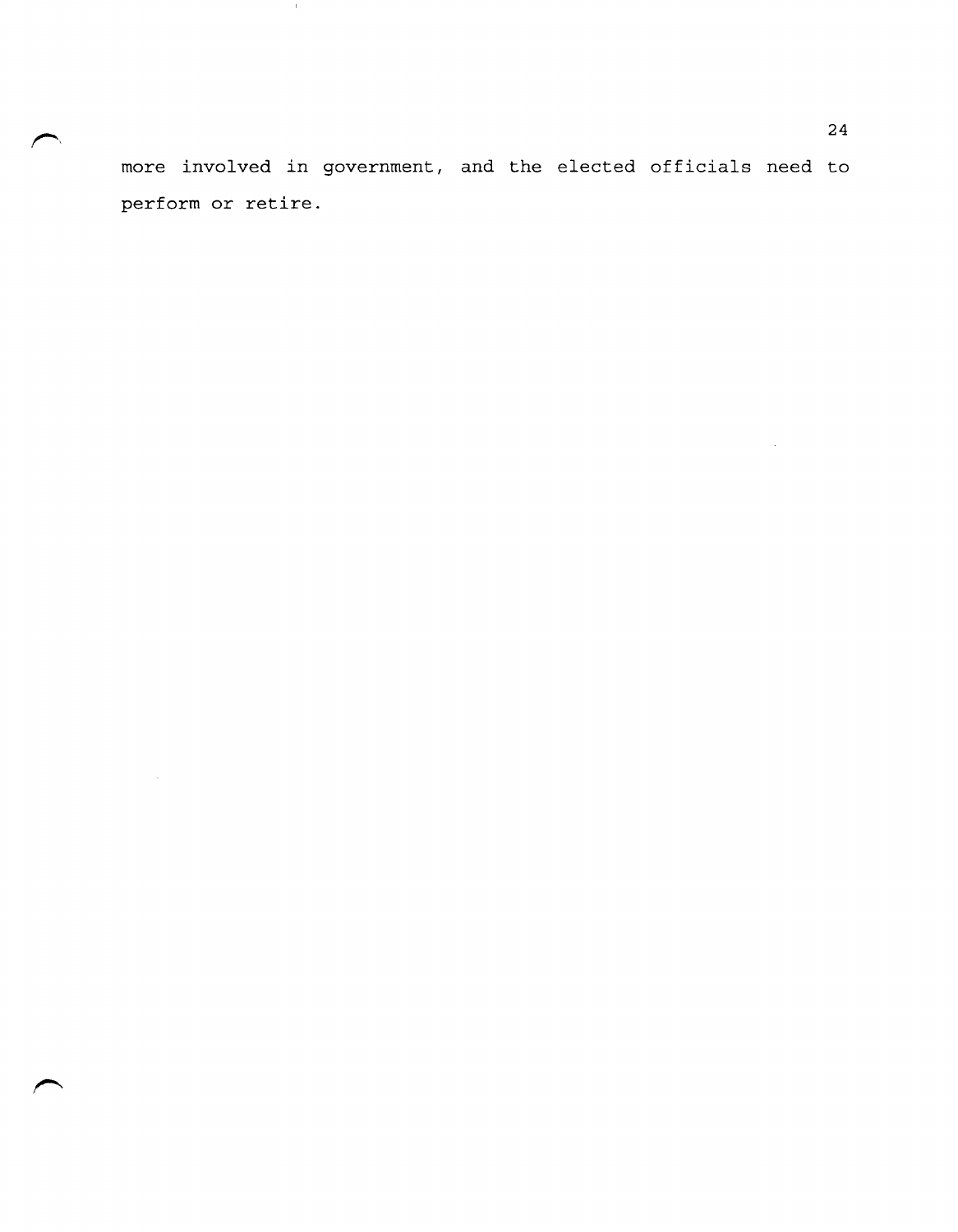)

## CUSTOMER SURVEY

An infonned public is the foundation for good local government. Unfortunately, in many situations, citizens feel alienated from their government and lose interest or feel their concerns are lost in the bureaucracy. The public's perception of alienation is the reason the Popular Budget was created. The Popular Budget allows citizens to see where the City is spending tax dollars, where more needs to spent, and where too much is currently being spent. The Popular Budget is also a tool that citizens can use to voice concerns and suggestions. Recently, a public opinion survey conducted by the Public Opinion Laboratory of Indiana University Purdue University at Indianapolis sought out those very concerns and suggestions from the people of Marion County (excluding Beech Grove, Speedway, and Lawrence).

The purpose of the City preparing an annual budget is to plan where and how revenues need to be spent. Areas determined as priorities may receive more funding, while outdated projects may be terminated. The survey uncovered three areas that the people of Indianapolis felt were in need of major improvements. The first two, streets & roadways and public safety were expected concerns. The third, safety in the parks, was not as obvious to city officials. More dollars and resources have been, and will continue to be, allocated to these three areas.

The first concern, Indianapolis' infrastructure, has largely been ignored for decades. The City's streets, sidewalks, meridians, and parks have suffered. To combat this problem the largest infrastructure project in the history of Indianapolis, Building Better Neighborhoods, was introduced in 1992. The plan outlined a three year, \$530 million, initiative that would become a vital component of the administration's plan to rebuild the neighborhood infrastructure of Indianapolis. In the first year of implementation, Building Better Neighborhoods was responsible for 404 community improvements and an investment of \$149 million. 1994 will even be a bigger year for infrastructure improvements. By the last year of BBN, 1995, the city will

once again have a strong infrastructure that will meet the city's needs into the 21 st century.

Major improvements are being made to address the public's second concern as well. In an effort to improve public safety, more police officers were added to the police force in 1993 than any other time in recent history. Indianapolis enlisted the help of Dr. Lawrence Sherman, a criminologist, to provide guidance in the city's effort to reduce gun violence. However, police officers realize the war on crime is only possible with the support of the community. An innovative police take-home car program has increased police patrol time and visibility in the neighborhoods. The creation of a Public Safety Corps and a bold policy of civilianizing positions has freed up police officers, and has helped to create a stronger link between officers and citizens. Public safety is improving, but the focus is on the future. Continued efforts will reduce crime and increase safety for the citizens of Indianapolis.

The final greater concern has to do with safety in Indianapolis' parks. In the survey, citizens have said they would like to use the City's parks, but often don't feel secure taking their children on a picnic or going for a walk later in the evening. To confront this worsening problem, the City recently introduced a ranger program which will enhance safety and address security issues in City parks. The Indy Parks Ranger Program will geographically disperse 11 rangers to police 125 neighborhood and regional parks. This effort also complements the community policing initiative as rangers will work with the community to define problem areas in addition to patrolling neighborhood parks and responding to park patron concerns. Public feedback led directly to the development of the park ranger program.

<)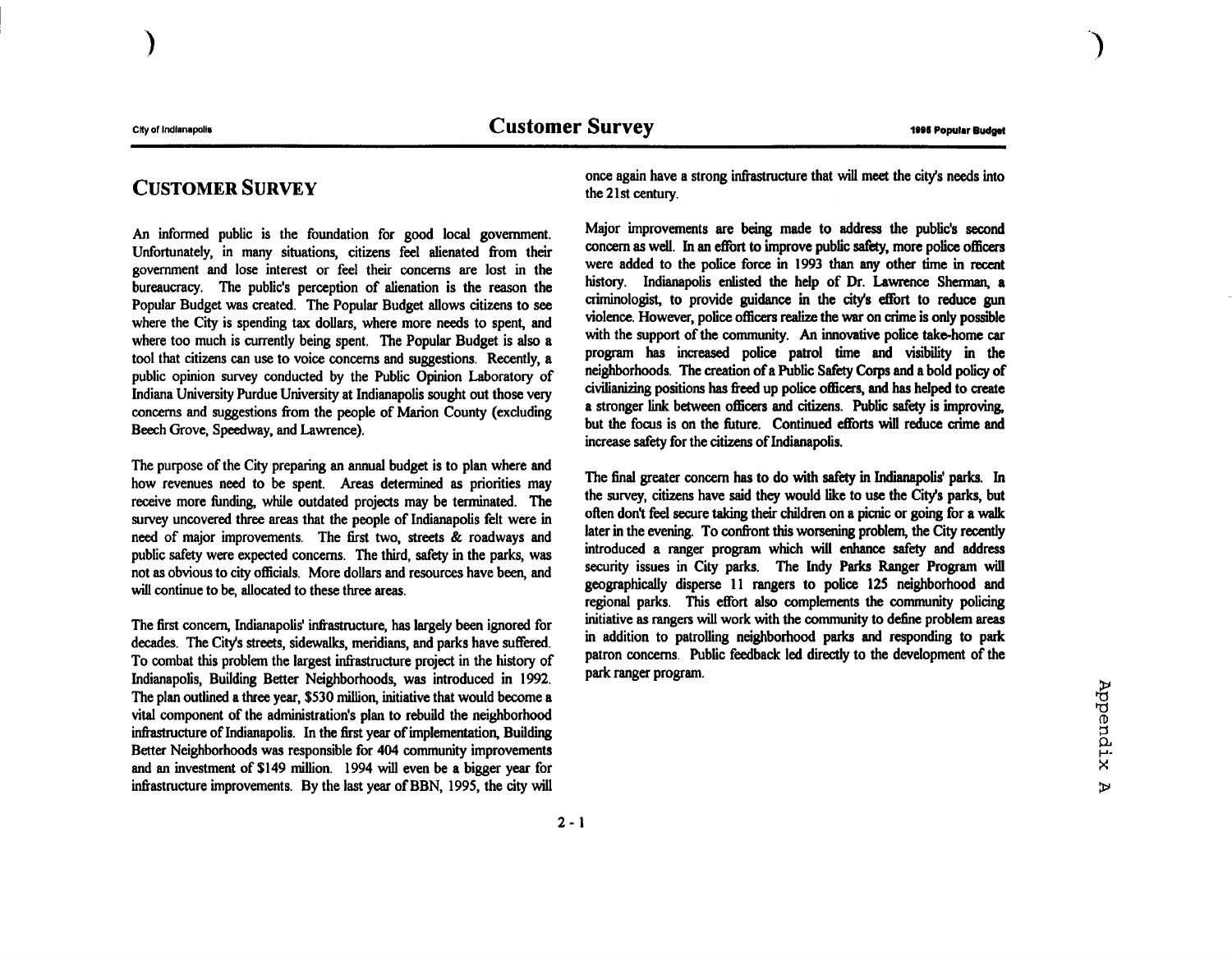### **Works Cited**

- Chance, Joe. Controller of Muncie, Indiana. Interview, 6 December 1994.
- Esser, Jeffery L. . "Service Efforts and Accomplishments Reporting," <u>Government Finance Review</u> 8 (October 1992): 3.
- "GASB issues Concepts Statement on Service Efforts and Accomplishment," Journal of Accountancy 178 (July 1994): 15- 16.
- Goldsmith, Stephen. City of Indianapolis 1995 Popular Budget: Taxpayers Copy. Indianapolis, IN: 1995.
- Goldsmith, Stephen, and Steele Jr., James H. City of Indianapolis 1994 Popular Budget. Indianapolis, IN: 1994.
- Government Finance Officers Association. Annual Report 1987. Chicago, IL: 1987.
- Governmental Accounting Standards Board1. Concepts Statement No. 2 of the Governmental Accounting Standards Board. Norwalk, CT: April, 1994.
- Governmental Accounting Standards Board2. "Facts about GASB." Norwalk, CT: 1991-1992.
- Jean, Ellen P., and Tracy, Richard C. "Measuring Government Performance: Experimenting with Service Efforts and Accomplishments Reporting in Portland, Oregon," Government Finance Review 9 (December 1993): 11-14.
- KPMG Peat Marwick. "The Indianapolis Story. " Video. Indianapolis, IN: May 1994.
- Roob, Mitchell, and Fountain Jr., James R. "Service Efforts and Accomplishments Measures," Public Management 76 (March